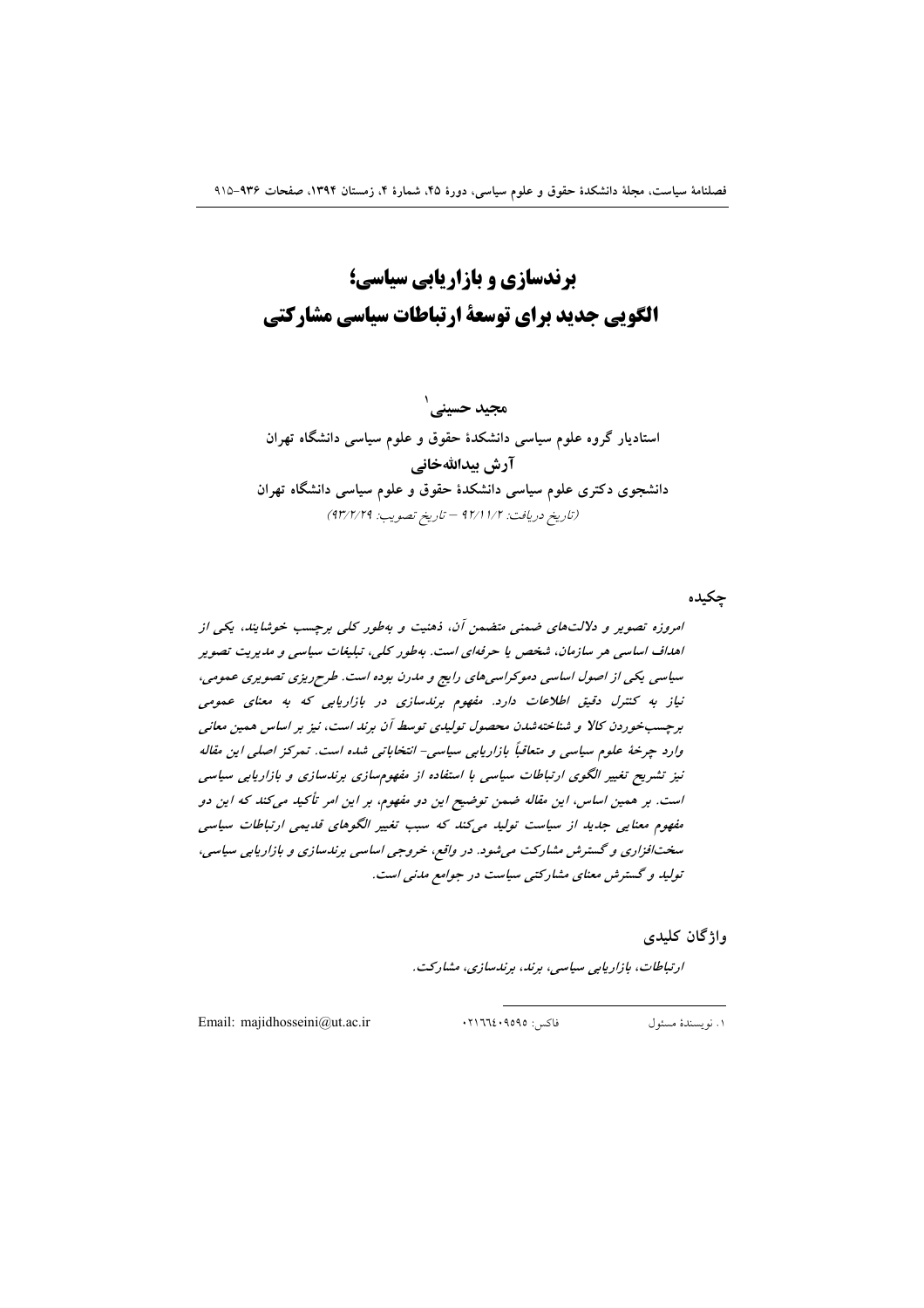نظامهای سیاسی دموکراتیک بر پایهٔ اعتماد عمومی و مشارکت سیاسی رقابتی شکل گرفتهاند. هر شکلی از مشارکت سیاسی ترویجدهندهٔ سبک خاصی از ارتباطات سیاسی بوده است. نظامهای سیاسی با ساختار سنتی یا اقتدارگرا مروج نوعی ارتباطات سیاسی بودهاند که حاصل آن معنایابی سیاست در مشارکت منفعل یا تبعی است. این نوع مشارکت مروج ساخت استبدادی و جامعهای بسته خواهد بود که به مرور بر چالشهای آن افزوده میشود و باعث تهدیدهای فزایندهای برای نظام سیاسی و جامعهٔ مورد نظر است. همچنین، نظامهای دموکراتیک نیز بر پایهٔ ارتباطات سیاسی خاص و مشارکت سیاسی مدنی شکل گرفته است.

اما امروزه، با ورود به عصر مدرنیته، ارتباطات سیاسی و بسترهای مشارکتی در این ساختار ارتباطی ضعیف شده است و شاهد کاهش رأیدهی و مشارکت در انتخابات بودهایم. حتی بعضی دموکراسی های باسابقه نیز دچار فرسایش ارتباطات سیاسی و مشارکت است. افت شدید احزاب و کاهش رأیدهی و رویآوری به روشهای غیررسمی و مدنی سیاسی از جمله حوزههای جدید ارتباطات سیاسی است که امروزه دموکراسی های بزرگ را نیز دچار کاهش مشروعیت کرده است. بر همین اساس بعضی اندیشمندان برای جذابترکردن حوزهٔ سیاست و حرفهای ساختن آن، مناسبات بازار، همچنین سود و زیان را وارد سیاست و مبارزات سیاسی– انتخاباتی کردهاند تا ضمن تغییر و گسترش ارتباطات سیاسی متعاقباً مشارکت را در جامعهٔ خود حداقل در زمان انتخابات گسترش دهند. این مسئله بهخصوص در جوامعی که مشروعیت دموکراتیک خود را از ساختارها و فرایندهای انتخاباتی میگیرند، امری حیاتی و مهم است. پیوند مناسبات بازار به حوزهٔ سیاسی، احزاب و شخصیتها را به مثابهٔ تجار و تولیدکنندگان محصول در فرایندی سیاسی و انتخاباتی بازاری سهیم کرده است. بازاریابی راهبردی با تعمیم به حوزهٔ سیاسی، این حوزه را به مثابهٔ بازاری در نظر گرفته است که در آن کنشگران اندکی برای کسب کالا رقابت میکنند و هر کدام از آنها برچسبهایی را نیز حمل میکنند. بهعلاوه، اهمیت زیاد پیش بینی رفتار رقبا و پیچیدگی رفتارهای سیاسی راهبردی، زمینهٔ لازم را برای گسترش مباحث بازاريابي سياسي راهبردي فراهم كرده است.

با گسترش این مناسبات و مطرحشدن موضوع برچسبهای سیاسی به مثابهٔ نام تجاری برای احزاب و سیاستمداران، الگوی ارتباطات سیاسی نیز تغییر کرده و در این تغییر الگوی ارتباطات سیاسی، مشارکت سیاسی نیز گسترش یافته است. در واقع، معنایابی جدید سیاست بر پایهای مدنی و مشارکتی گسترش یافته و ارتباطات سیاسی نیز از محور سختافزاری به محوری نرم و مشارکتی گسترش یافته است.

مقدمه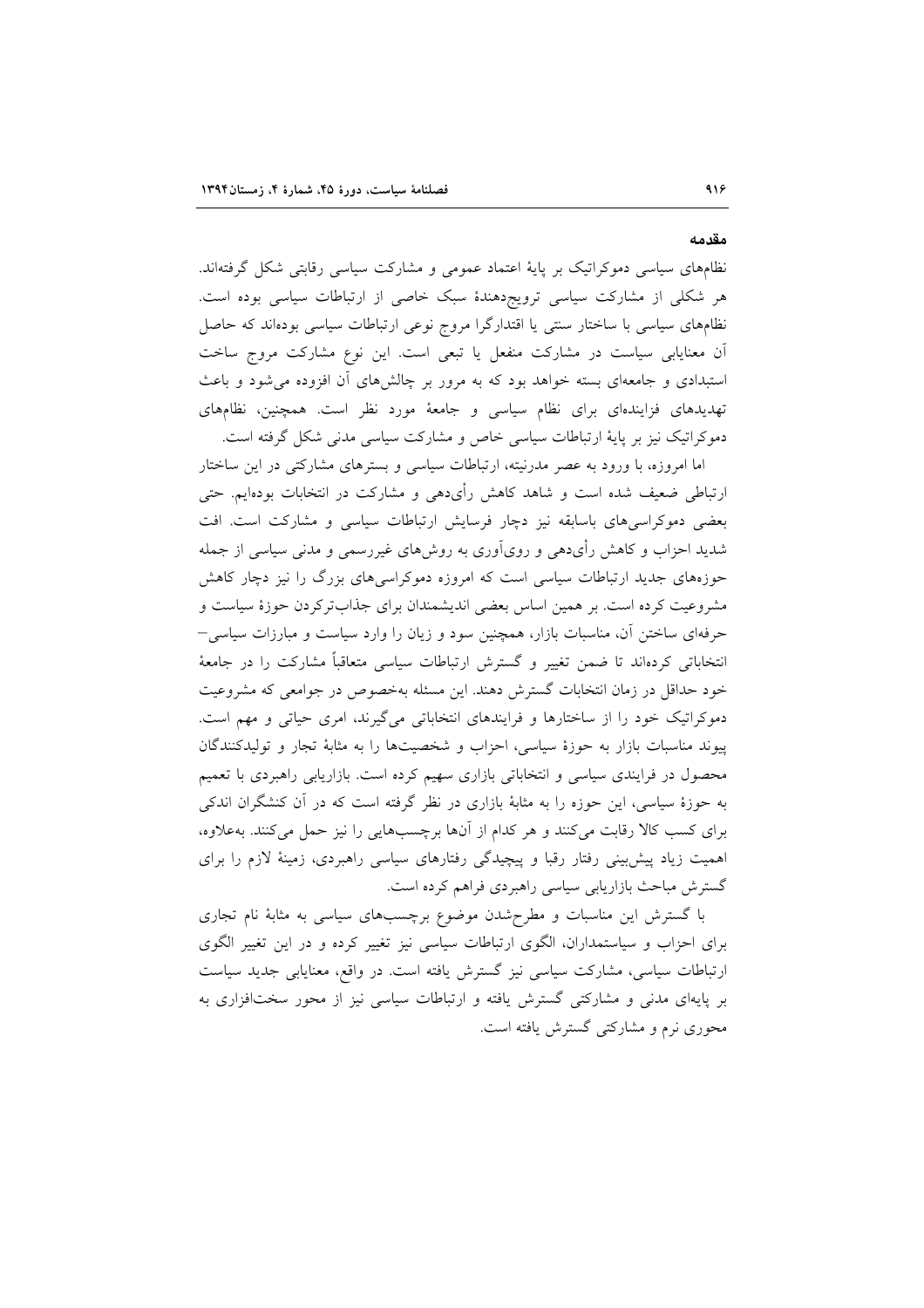در این مقاله ابتدا به توضیح مفهوم برند و برندسازی سیاسی میپردازیم. سپس، مفهوم ارتباطات سیاسی و ربط وثیق أن با مشارکت را شرح میدهیم و در آخر ضمن تبیین مفهوم بازاریابی سیاسی، ارتباط این مفاهیم را در زمینهٔ تغییر معنای سیاست و گسترش معنای ار تباطات سیاسی مشارکتی تبیین میکنیم.

### برند و برندسازی

هرگونه توضیحی دربارهٔ مفهوم نام تجاری<sup>۱</sup> با مفهوم برند یا مارک آغاز میشود. در متون بازاریابی توصیفهای زیادی از مفهوم برند به چشم میخورد. اسکامل<sup>۲</sup> (۲۰۰۷) سادهترین تعریف را متناسب با بازاریابی سیاسی در مورد مفهوم برند با تأکید بر نام تجاری بیان کرده است. در تعریف وی مفهوم برند اشارهٔ نمادین به ارزشهای نمادین و نمایندگی روانی در مورد محصول خاص تولیدی در جامعه است. در واقع، برند لایهای از ارتباط عاطفی یا مجموعهای از مزایای نامحسوس متصل به محصول تولیدی خاصی در جامعه است ( Lambin, 2007). از این رو، در حالی که هستهٔ مرکزی «تولید» تنها به سود حاصل از خرید ربط پیدا می کند، نام تجاری یا برند به جنبههای نرمتر محصول تولیدی مانند احساسات و معانی اجتماعی تجربهشده در استفاده از محصول اشاره می کند.

قبول این تفاوت مفهومی بین محصولات تولیدی و نامهای تجاری، دو عنصر اساسی را در ساختار درونی برندها نشان میدهد که در خروجی مدل وودز<sup>۳</sup> (۲۰۰۴) ذکر شده است. یکی از آنها شرایط مرزی<sup>۲</sup> است که ارزش کارکردی و اقتصادی به دست آمده از محصول را در هنگام خرید نشان میدهد. این جنبهٔ سخت محصول است که در ذات محصول وجود دارد و مزایای آن از طریق مصرفکننده به دست میآید. عنصر دوم، تفاوتکنندههای برندی<sup>0</sup>نام دارد که به جنبههای نرم، احساسی و دلالتهای ضمنی متنوع متصل به محصول ارتباط پیدا میکند و مبنایی از احساس نسبت به محصول و معانی متضمن آن را دربرمی گیرد که به فرایند خرید متصل است. این جنبهٔ دوم ربطی اساسی به مفهوم برندسازی و به طور خاص برندسازی سیاسی دارد. تفاوتکنندههای برندی انواع مختلفی را شامل می شود، از جمله تفاوتهای

۱. با توجه به واژهنامههای تخصصی در کتب بازاریابی و بازرگانی، مفهوم نام تجاری یا مارک تجاری یا برچسب معادل فارسی Branding است. اما در این مقاله برای کارآمدی و جلـوگیری از پیچیـدگی بحـث بـرای هـمـهٔ ایـن معـانی مفهـوم تجـاری برندسازی استفاده شده است.

<sup>2.</sup> Scammell

<sup>3.</sup> Woods

<sup>4.</sup> Boundary conditions

<sup>5.</sup> Brand differentiators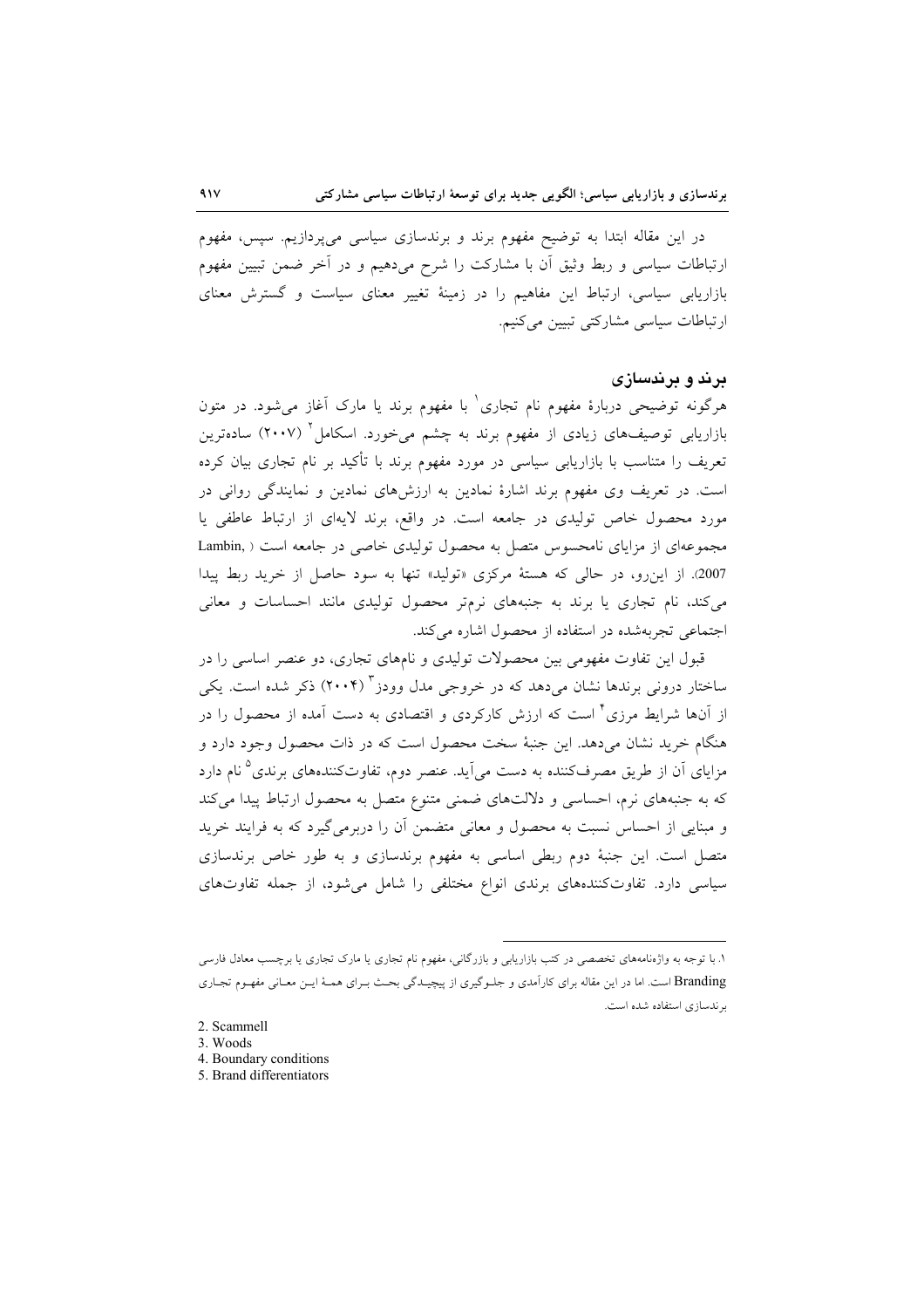برندی روانی که مصرفکنندگان را در زمینهٔ ظرفیتها و ارزشهای مصرفی خود دچار تجدیدنظر می کند؛ تفاوتهای برندی اجتماعی مربوط به جامعهپذیری و ایستایی و پویایی در جامعه؛ و تفاوتهای برندی فرهنگی مربوط به سنتها و عرفهای جامعه. این دستهبندیها در مواقع مختلف با هم تداخل دارد. این تفاوتها نشان میدهد که ادراک از محصول و برند آن با جنبههای مختلف زندگی انسانی گره خورده است. بنابراین، نام تجاری در واقع تشکیل دهندهٔ چیزی نیست که محصول نامیده میشود، اما مصرفکنندگان را برای حس و درک آن کمک می کند و این ادراکات مفهومی در ذهن مردم ریشه دارد و ممکن است مردم آن را مفهوم سازي بكنند يا نكنند (4-5 :Adolphsen, 2009).

بر همین اساس، بازایابان برندسازی مصرفکنندگان را فقط تحت تأثیر قرارنمی،دهند، بلکه با ادراک از تولید و تسهیل و تکامل روابط متقابل بین کالا و مشتری، برای مثال ارتباط محصولات تولیدشده با سبک زندگی مورد نظر مصرفکنندگان یا با هماهنگکردن دقیق جنبههای نفسانی وضعیت مصرف و محصول تولیدشده، به کنترل زندگی مصرفکنندگان روی میآورند. از این رو، به ترویج مختصات آن کالای خاص مبادرت می ورزند ( :Arvidsson, 2005 241). برندسازی نیز، اشاره به فعالیتهای هر سازمانی با هدف ایجاد و تقویت تصویر تجاری متمایز در ذهن مصرفکنندگان دارد. این فعالیتها به تمرکز منابع در زمینهٔ انتخاب جنبههای محسوس و نامحسوس خاص یک نام تجاری اشاره دارد که بر تفاوتهای جذاب، معنادار و قانع كننده براي مخاطبان هدف تأكيد ميكند (Lott, 1986: 89). در اين فرايند تمام عوام شکل دهی به رفتار و برداشتهای مصرفکنندگان در ارتباط با محصول تولیدی، ارتباطات، بازاريابي، رفتار كاركنان، تجربهٔ واقعي مصرف محصول و... در ارتباط با هستهٔ مركزي برند يا نام تجاري مورد نظر قرارمي گيرد (Needham, 2006: 179-80).

در نظریهٔ بازاریابی، این فرایند «یکپارچهسازی نام تجاری یا برند»<sup>۱</sup> نامیده می شود که خود تضمین کنندهٔ این است که همهٔ محصولات تحت نظر شرکت یا فرد زیر یک نام تجاری بازتاب می یابد و همهٔ محصولات تولیدی، با این نام شناخته میشود و این باعث میشود که آن نام تجاري هويتي منحصر به فرد بيابد (39 .2000 ,O'Shaughnessy). علاوهير اين، مناطق جغرافيايي را نیز می توان بر اساس برندسازی یا برچسب خاصی طبقهبندی کرد و به برندها نیز می توان مبنایی جغرافیایی داد. امروزه، هر کدام از شهرهای مختلف جهان با برند خاص خود شناخته می شود و جهانگردان بر اساس برند شهری به انتخاب مقاصد توریستی یا کاری خود دست مي زنند (Pike, 2009).

1. Brand integration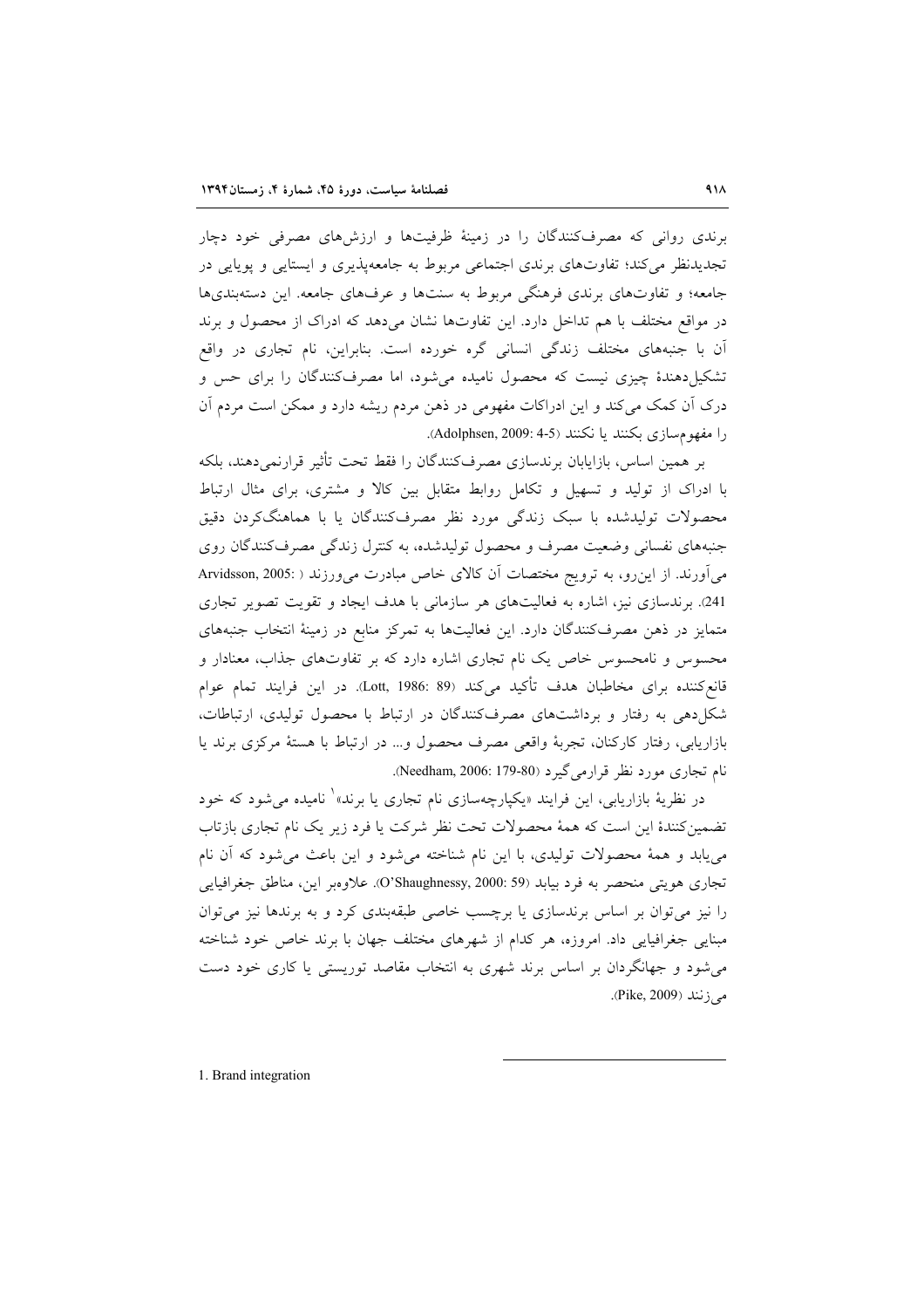بر ندسازی سیاسی؛ شیفت بر ند از پازار به سیاست

معنی اصلی کلمهٔ برند از گفتمان بازاریابی به دست آمده است. در علوم سیاسی برند به منزلهٔ برچسب ٰ به احزاب سیاسی، شخصیتها و مسائل مربوط به سیاست به کار میرود ( Blackett, 18: 2003). برند به مفهوم تصوير ربط وثيقى دارد. فراخوانى يک تصوير، تصويرى برانگيخته و اداراکشده از همهٔ نهادهای سیاسی و ارتباطی تشکیل دهندهٔ جامعه است که سطح عاطفی وفاداری مشتری را دچار تحریک میکند تا تصویر را بیشتر ادراک کند و وفاداری فرد به تصوير برانگيخته شود (Calfano, 2010: 230-31).

برندسازی مفهومی است که طی سه دههٔ اخیر در ارتباطات سیاسی و علوم سیاسی مطرح شده است. برندهای سیاسی سه عنصر متمایز دارد که برندسازی با آنها سروکار دارد: اولین عنصر برچسب زنی به حزب به منزلهٔ نام تجاری و بازاریابی در بازار سیاست؛ عنصر دوم سیاستمدار و ویژگی های محسوس آن به عنوان برند؛ و سومی سیاست به منزلهٔ ارائهدهندهٔ اصلی خدمات (Smith and French, 2009: 5). برندهای سیاسی بسته به گونههای متفاوتشان، مانند دیگر برندها عمل میکنند و در ارتباط با هر کدام از فاکتورهای دیگر، دارای قدرت نسبی و مطلوبیت کمتر یا بیشترند. بر همین اساس حوزهٔ تأثیرگذاریشان نیز مشخص می شود .(Guzman and Sierra, 2009: 210)

در طول دو دههٔ گذشته سیاستمداران و احزاب مختلف در مناطق مختلف دنیا حتی بیشتر از کارکنان درگیر در بازار تجاری، به مفهوم نام تجاری در عرضهٔ تصویری از خود تودهٔ مردم و به خارجیان به منزلهٔ برند تلاش کردهاند. در مورد احزاب این تأثیر و توجه بیشتر بوده است. برای مثال، تغییر نام حزب طبقهٔ کارگر انگلستان<sup>۲</sup> در اواسط دههٔ ۱۹۹۰ به حزب کارگر جدید<sup>۳</sup> با مشورت و کمک شرکتهای تجاری حرفهای بوده است. این عادت نیز در انگلستان نگه داشته شده است. همچنین، میتوان به گوردون براون، نخست وزیر قبلی انگلستان، اشاره کرد که دیوید مایر ٌ، نویسندهٔ کتاب کسبوکار نام تجاری (۲۰۰۴) و یکی از معتبرترین کارشناسان متخصص برندسازی را استخدام کرد. بهطور مشابه، در قیاس با حزب کارگر، نام حزب محافظهکار نیز با مشورت و کمک یکی از رؤسای شرکت ارتباطات برندسازی تأسیس شده است (Scammell, 2007: 179).

در دیگر کشورهای اروپایی تفکر برندسازی در زمینهٔ سیاسی رشد گستردهای داشته است. برای مثال، اشنایدر (۲۰۰۴) بعد از مصاحبه با برخی سیاستمداران برجستهٔ آلمانی به این نکته

- 1. Labels
- 2. UK's Working-Class Labour

3. New Labour

4. David Muir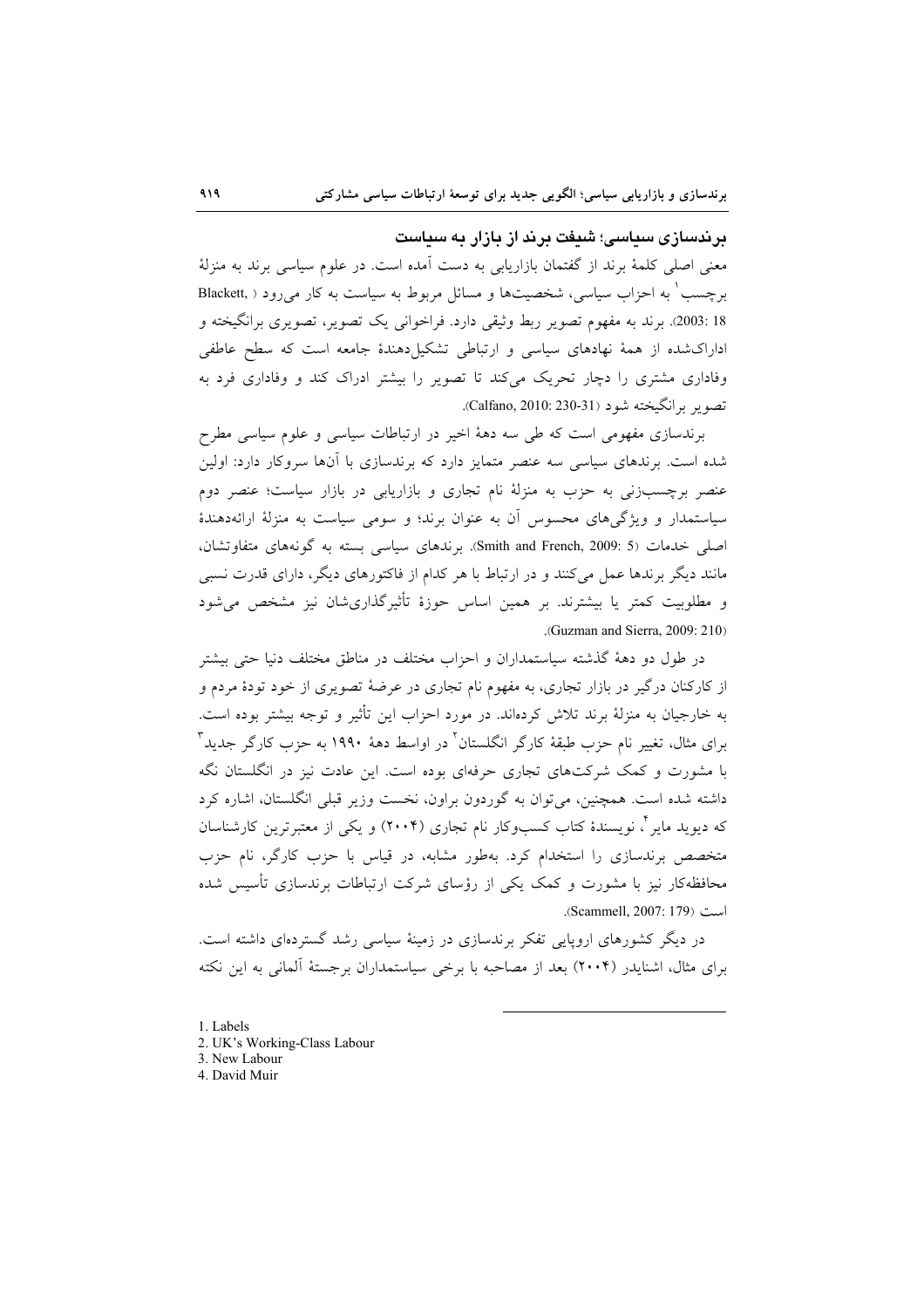اشاره می کند که آنها در زمینهٔ فعالیتهای ارتباطی سیاسی شان از مفهوم نام تجاری و برندسازی به طور گستردهای استفاده می کنند (Scammell and Langer, 2006: 769). بر همین اساس، به نظر می رسد برند به منزلهٔ راهبردی عمدی از جانب بازگیران سیاسی دنبال می شود. بهطور کلی، مفهوم برندسازی متشکل از مجموعهٔ ثابتی از پیامها و احساسات (با سبک تجاری) در کنار نوعی نظم و انضباط سیاسی استاندارد است که سیاستمداران در زمان نطقهای خارجی و داخلی خود، بهخصوص در زمان مبارزات انتخاباتی و مواقع هیجان یا هرجومرج سیاسی به کارشان می آید و ارزش زیادی دارد (Aaker, 1997). لذا، استفاده از برندسازی عمدتاً راهنمای ارتباطات سیاسی سازمانهای داخلی است و در درون واحدهای ارتباطی دولتها و ستادهای انتخاباتی نامزدها استفاده میشود. با این حال، در زندگی سیاسی روزمره چه در حوزهٔ داخلی و چه در حوزهٔ خارجی نامهای تجاری و برندهای سیاسی زیادی وجود دارد که دیده نمی شود و افکار عمومی خودبهخود این برندها را به سیاستمداران برچسب می زند. ارتباطات اجتماعی بیشتر از منظر داخلی منجر به گسترش برندسازی سیاسی و پیامدهای خارجی آن برای افراد و احزاب می شود. همچنین، در قارهٔ آمریکا نیز بهطور متناوب برندسازی سیاسی عامل اساسی مبارزات انتخاباتی و بازاریابی سیاسی بوده است (Bennett, 2012: 24). برای مثال، در زمان انتخابات آمریکا طراحان مبارزات انتخاباتی باراک اوباما، نوعی ویژگی های زیبایی شناختی و احساسی را در مورد ارتباطات سیاسی با مردم داخلی و سیاستمداران خارجی برای وی طراحی کرده بودند، که از آن به عنوان برند اوباما در مبارزات انتخاباتی و دیدارهای داخلی و خارجی|ش نام برده میشد. اتصال این ویژگیها به اوباما در زمان انتخابات و بعد از آن، برچسبی از گونههای رفتاری و زیباییشناختی را در آمریکا بهوجود آورد که از آن به عنوان مارک اوباما ياد مي شود (NcGirt, 2008: 85-87).

همچنین، یکی از محققان مکزیکی به نام زاواتارو در سال ۲۰۱۰ در مکزیک بررسی کرد که رأیدهندگان انتخابات ریاست جمهوری مکزیک ترجیح میدهند به نامزدی رأی بدهند که با برند مشخص شده به صحنهٔ انتخابات آمده است. آنها در نظرسنجیها گفته بودند که به کسی رأی خواهند داد که علاوه بر تواناییها، برچسب همدلی، خوشررویی، و انرژی مثبت برای کار در کشور را داشته باشد. بررسی انتخابات مکزیک نشان می دهد که برندهای سیاسی با احساسات و وجود انسانی گره خورده است و در این مورد تفاوت اساسی با برندهای کالا در بازارهای تجاری دیگر دارد (Marland, 2013: 5).

اصولاً تفاوت اساسی برند در سیاست و تجارت مربوط به ابعاد شخصیت انسان است، چرا که در بازارهای تجاری محصولات تولیدی انعطافناپذیرند و برند روی این محصولات به سادگی تغییر نخواهد کرد. اما در حوزهٔ بازار سیاسی با توجه به شخصیت انعطاف پذیر انسانی،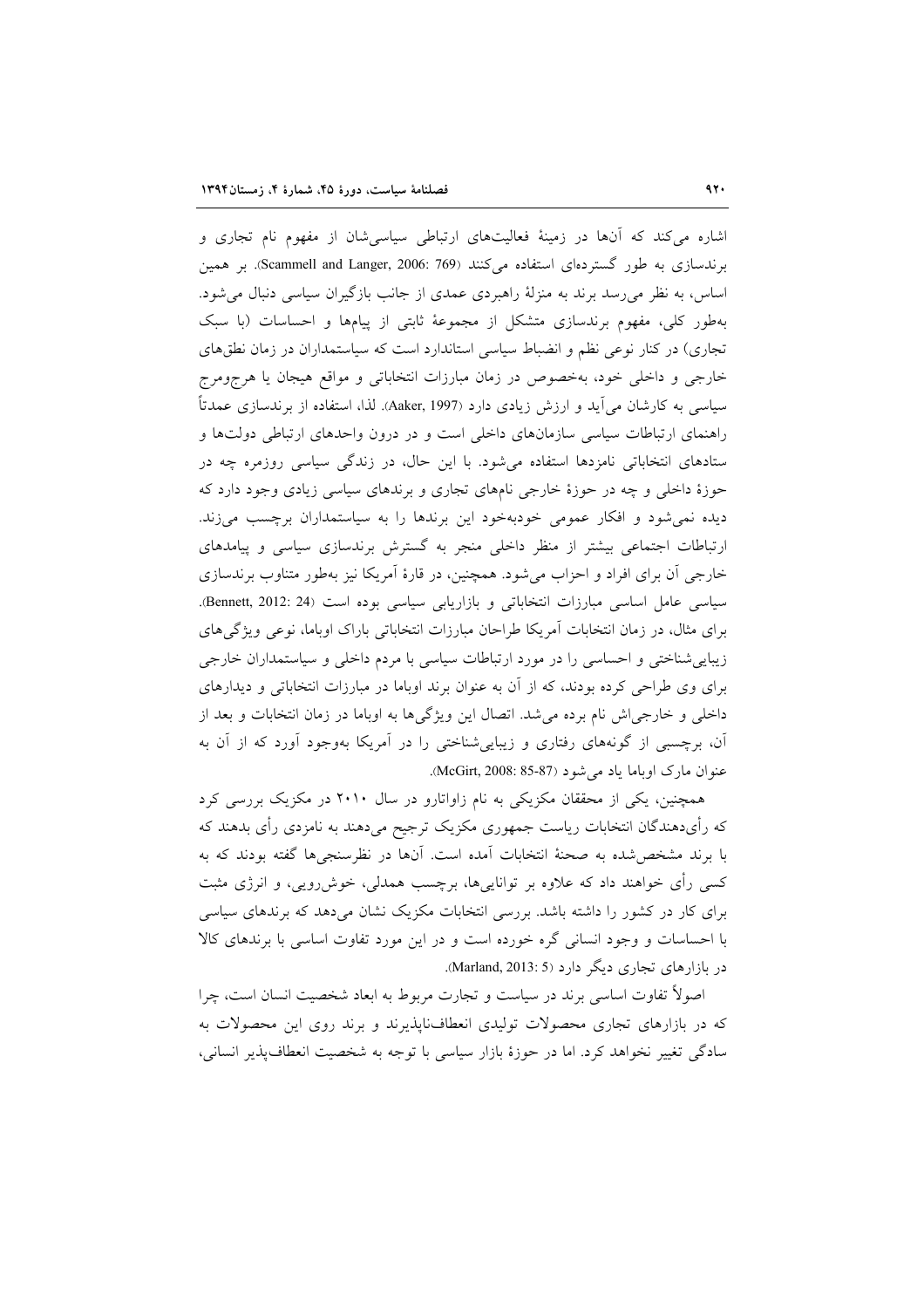هر سیاستمدار یا حزب سیاسی می تواند بر اساس ابعاد انسانی زندگی برچسبهای گوناگون را از خود دور کند و به برندهای جدید برای خودش و گروهی که در آن عضوند روی بیاورد (Bennett, 2012: 30). همچنین، شناخت احزاب با لوگو، طرحهای رنگی، همچنین تاریخ سیاسی آن حزب و رهبران شناختهشدهٔ آن، به منزلهٔ نوعی دیگر از برندسازی برای آن حزب محسوب می شود. این برندها از لوگوها گرفته تا رنگها و تاریخ حزب تصویر عمومی آن حزب را در طول تاريخ أن براي مردم شكل مي دهد (Barberio and Lowe, 2006).

اهرم آگاهی و حسن نیت سیاستمداران پیش بینی برندسازی سیاسی لازم را برای جانشینان آنها به منظور تصاحب قدرت فراهم میکند. برندسازی سیاسی کارآمد در بازار سیاسی، تمایل رأىدهنگان بيشترى را براى سرمايهگذارى به خود جذب مى كند. تقاضا براى برندسازى سیاسی خوش نام در بازار سیاسی به شدت رقابتآمیز افزایش پیدا میکند. علاوهبر این برندسازی سیاسی خوشنام در دورههای مختلف، جا برای تجدید حیات در بازارهای سیاسی در زمینههای مختلف وجود دارد. وفاداری به برندسازی خاص سیاسی احزاب را در دورهای به رکود میبرد و در دورهای دیگر به ظهور مجدد و کسب سود در بازار سیاسی منجر می شود (Chiu, 2007: 133-34). علاوهبر این، در برندسازی سیاسی مانند برندسازی تجاری برچسب سیاستمدار خوب، کارآمد و... مانند برندسازی کالا و تولید به نسلهای سیاسی بعدی نیز منتقل می شود. برای مثال، احزاب قدیمی اروپای مرکزی و شرقی که در دوران کمونیستی نیز وجود داشت، در دوران دموکراتیک نیز به دلیل پیشینهٔ مثبت و برند خوب به حیات سیاسی خود با اشكال جديد ادامه داد.

علاوهبر این، امروزه در کشورهای در حال گذار به وضوح مشاهده میشود که نزدیکان و اعضای خانوادهٔ سیاستمداران محبوب و مردمی این کشورها و کسانی که به نوعی رهبر توسعهٔ کشور یا رهبر استقلال و انقلاب بودهاند، میراثدار برند سیاسی خوشنام شدهاند و بدین طریق در انتخابات و بازار سیاسی به واسطهٔ مارک سیاسی پیشینیان خود موفق شدهاند (Needham, 2005: 354). در زمینهٔ قدرت و تأثیرگذاری برند سیاسی، نظریهپردازان حوزهٔ برندسازی سیاسی بر این امر تأکید میکنند که برای اندازهگیری برند سیاسی یک حزب یا شخصیت سیاسی هیچ راه مشخصی وجود ندارد. بهطور کلی، در زمینهٔ پژوهش دربارهٔ برندسازی اطلاعات کیفی و کمّی قابل توجهی نیاز است. در زمینهٔ شخصیتهای سیاسی نیز میتوان با استفاده از روشهای کمّی و کیفی و ویژگیهای رهبری و رفتار سیاسی رهبر، برند سیاسی یک شخصیت را اندازهگیری کرد (Marland, 2013) که این خود نوشتار دیگری را مى طلبد.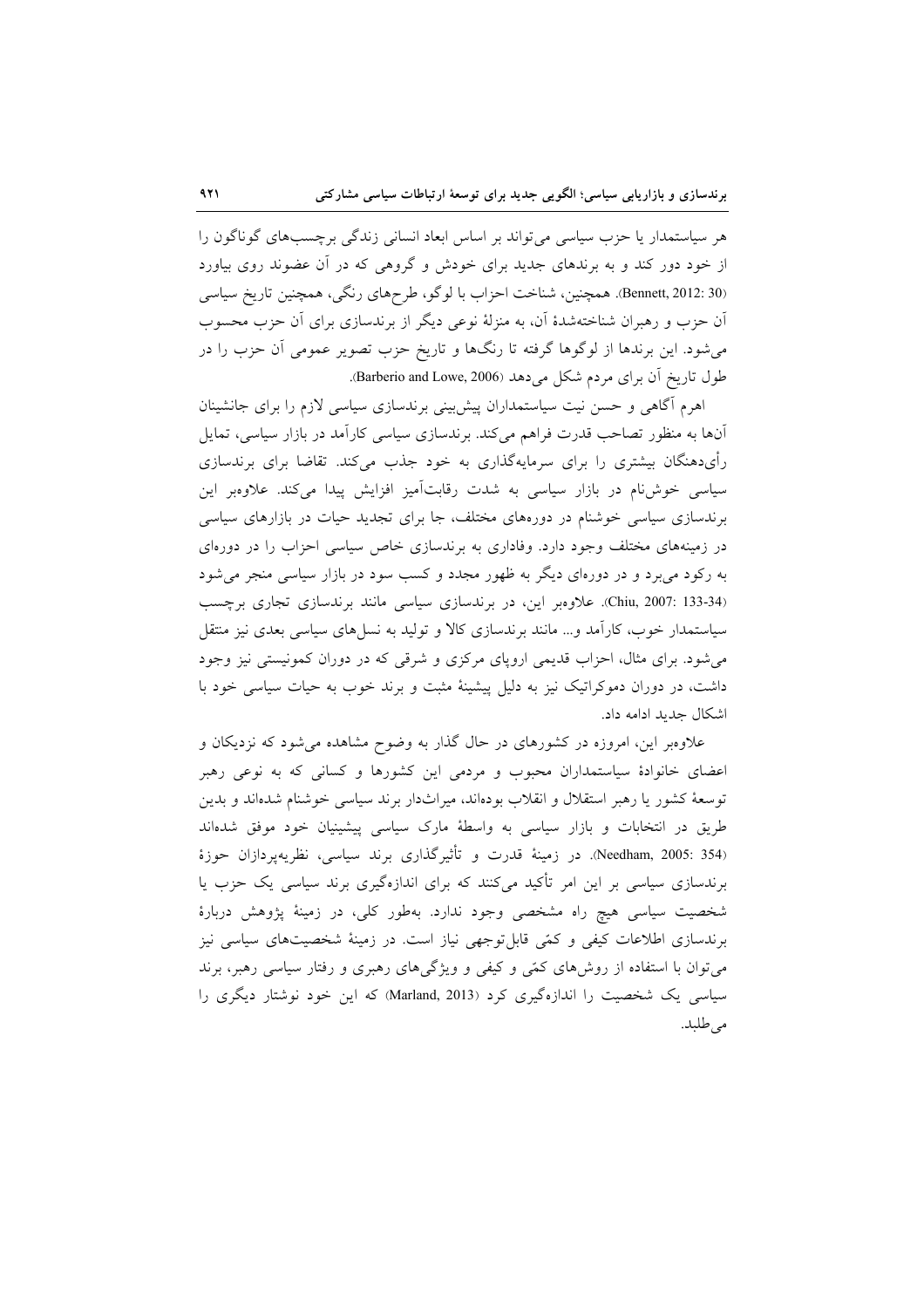برندسازی سیاسی و مبانی موفقیت در بازار سیاسی

هر برندی بر اساس اصول اساسی برندسازی سیاسی باید سه ویژگی داشته باشد تا در بازار سیاسی موفق شود و بتواند وفاداری و سرمایهگذاری افراد را در زمینهٔ سیاسی به خود جلب کند. این زمینهها ممکن است انتخابات، جنگ، گذر از مراحل توسعه و... را شامل شود. سه ویژگی اساسی برندسازی که در زمینهٔ برندسازی سیاسی مطرح می شود عبارت است از:

روایتهای مملو از عناصر ارزشی- عاطفی. در بسیاری از بازارهای امروز محصولات تجاری، از لحاظ ویژگیها، قیمتگذاری، توزیع و در دسترسبودن واقعاً به یکدیگر بسیار نزدیک است. به عبارت دیگر، اگر تفاوت منحصراً در زمینهٔ قیمت و طعم باشد، تفاوت کمتری بین کوکاکولا و پیسی وجود دارد. در واقع، فقط از طریق تصویر ساختهشدهٔ برندسازی است که هویت و دلالتهای ضمنی مشخصی تفاوت هر دو محصول را مشخص می کند. از این رو، هنگامی که ادعا میشود که محصول A بهتر کار میکند یا محصول B ارزانتر و مؤثرتر است، مصرف کنندگان باید از خرید محصولی صرف نظر کنند تا برند بهتری را بخرند یا اینکه با تجدیدنظر اساسی، استادانه کالای بهتر را بخرند. تمام این فرایندهای تبلیغاتی نیز به نوعی از أثار برندسازي است (Adolphsen, 2009: 11). در زمينهٔ مصرفکنندگان نيز اين تجديدنظر اغلب به جاهطلبیهای خاص انسانی یا ترجیحهای روش زندگی مناسب برمیگردد که انسان را از نظر ذهنی قادر می کند با مشارکت، روایاتی آرمانی و دموکراتیک از زندگی بسازد. این دیدگاه از برند خود به منزلهٔ عامل اتحاد اجتماعی با نقد زیادی همراه است. برخی این دیدگاه را سادهلوحانه می خوانند و بر این امر اذعان میکنند که اصولاً طبقهبندی برندسازی در این دیدگاه برای این است که روایتهای احساسی و ارزشی و محصولات مشابه با آنها در بازار را که گروهی خاص طراحی کردهاند به کل جامعه تعمیم دهند و ارزشهای خود را نیز عمومی کنند .(Blackett, 2003: 21)

در حوزهٔ سیاسی نیز این مفهوم کاربرد خود را نشان داده است. روی برندهای سیاسی مملو از روایتهای ارزشی و عاطفی است که در مقاطع خاص تاریخی و سیاسی در بازار راهبردی سیاست استفاده و بیش از دیگر برندها سرمایهگذاری میشود و این احتمال موفقیت این نوع برندسازیها را بالا میبرد. احزاب و شخصیتهای دارای این نوع برندها در زمینهٔ ارتباطات سیاسی، در مقاطع سرخوردگی ملتها یا فشار اقتصادی، جنگ و… با تغییر معنای سیاست، مشاركت را گستردهتر مى كند (Van Ham, 2001: 5). البته، ساختار سياسى كه برندسازى هاى سیاسی در اَن بیش از حد دارای عناصر ارزشی و ذاتی است به سمت پوپولیسم و عوامفریبی حرکت می کند. با وجود این، برندسازی سیاسی تا حدودی برای موفقیت در بازار سیاسی و تغییر ساختار ارتباطات سیاسی به سمت مشارکت گسترده باید تا حدودی این ویژگی را داشته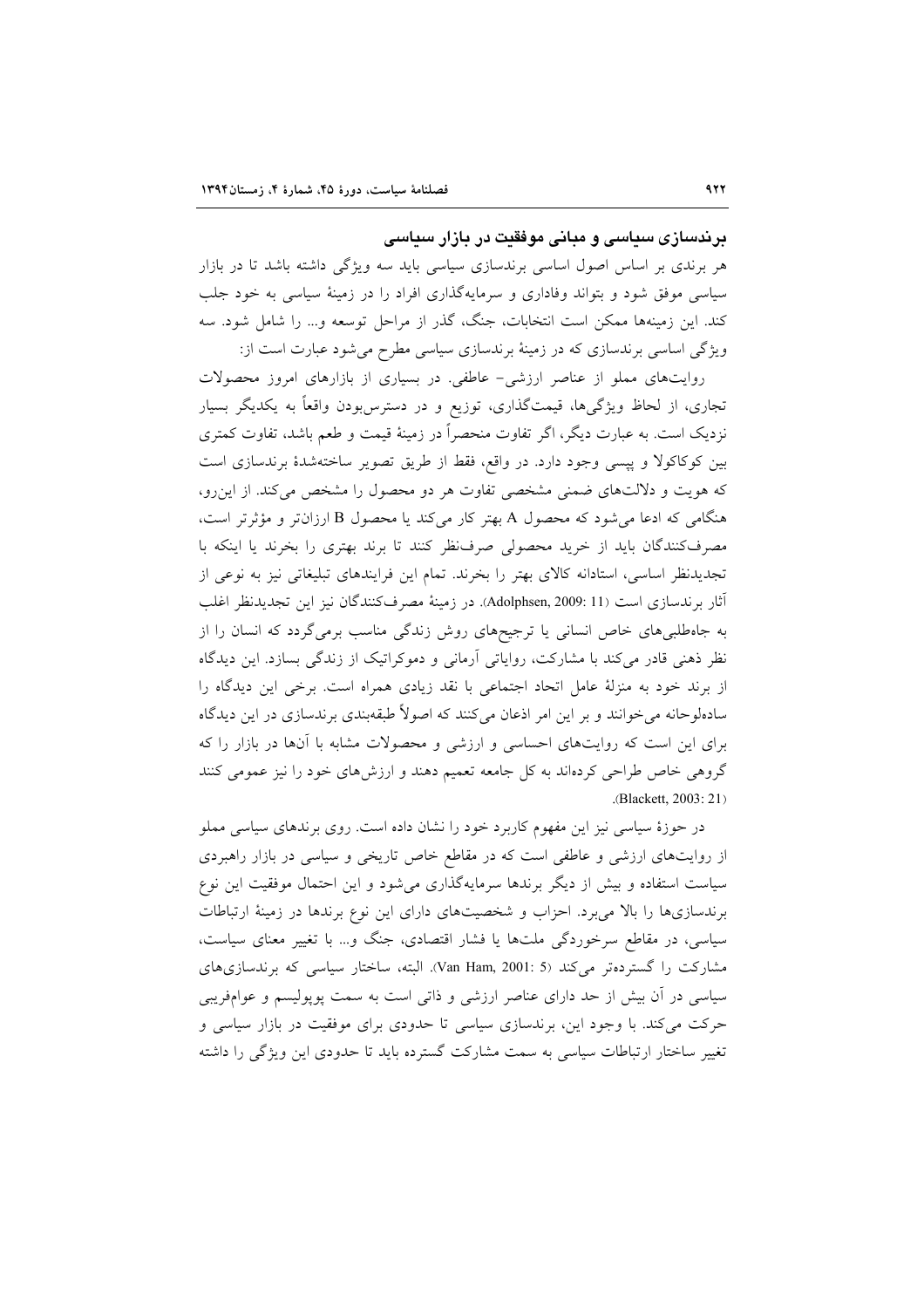باشد. این ویژگی حتی در جوامع دموکراتیک در بازار سیاسی به فرد یا حزب مورد نظر برای موفقیت کمک مے کند.

چندکانالی بودن. تصویر برندسازی تنها در صورتی مؤثر برانگیخته می شود که ویژگی های آن به طور یکسان از طریق تمام کانالهای ارتباطی منتقل شود. برای مثال، تولیدکنندهٔ اتومبیل مجلل بايد مطمئن شود تبليغاتش در تلويزيون، مطبوعات، يست و... نشان داده مي شود تا همهٔ احساسات و معانی موردنظر وی از این کانالهای متفاوت بر مصرفکنندگان تأثیر بگذارد تا از این طریق بتواند احساسات مختلف و متفاوت مصرفکنندگان را درگیر کند و زمینههای مختلف را نیز پوشش دهد. احزاب و شخصیتهایی که در بازار سیاسی و انتخاباتی فعالیت می کنند برای گسترش برندسازی خود باید تمام کانالهای ارتباطی را در نظر گیرند تا بتوانند به گسترش برند خود و افزایش وفاداری افراد به شخصیت سیاسی یا حزب یا دولت مورد نظر مبادرت ورزند (Guzman, and Sierra, 2009: 212).

اعتمادسازی. برندسازی همچنین، بدان معناست که تمام فعالیتهای سیاسی از جمله ارتباطات، باید در به دست اَوردن و حفظ اعتماد مصرفکنندگان متمرکز شده باشد. از طریق ارتباطات منطقی، تصویر منسجم برند که مربوط به ارزشها و الهامبخش به مصرفکنندگان است، وعدهها و انتظارات مصرف كنندگان را افزايش مى دهد. آنها نيز بايد همهٔ ابزارهاى قدرتشان را برای دادن وعدهها استفاده کنند (Ahmed et al., 2011: 134). با این حال اعتمادسازی چالش بزرگی برای سازمانهای سیاسی است، بهخصوص برای سازمانهایی با برندهای خدمات سیاسی که اساساً در فرایند تعاملی با دیگران ساخته شدهاند و حصول اطمینان و وعدهٔ اینکه محصول سیاسی یا برندسازی سیاسی در یک حزب، شخصیت یا دولت همیشه باید کیفیتش را نگه دارد برای یک برند همیشه آسان نیست. در متون بازاریابی، ثبات و صداقت عامل اساسی و اصلی جهت تسهیل ظهور روابط مبتنی بر اعتماد بین مصرفکنندگان و برندهاست. اعتمادسازی یکی از حوزههای مهم و راهبردی برای برندهای سیاسی احزاب، شخصیتها و... در بازار سیاسی است. خوردن برند اعتماد به هر محصول تولیدی یا سیاسی از جمله سیاستمداران و احزاب، موفقیت آنها را در مبارزات سیاسی و در بازار تضمین می کند و باعث گسترش ارتباطات سیاسی مشارکتی می شود (Calfano, 2010: 229). شکل ۱ ارتباط این سه را در زمینهٔ برندسازی سیاسی نشان میدهد. هر برند سیاسی باید دارای هر سه یا حداقل دو تا از این ویژگیها باشد تا بتواند در بازار سیاسی راهبردی با گروهها و اشخاص دیگر رقابت كند.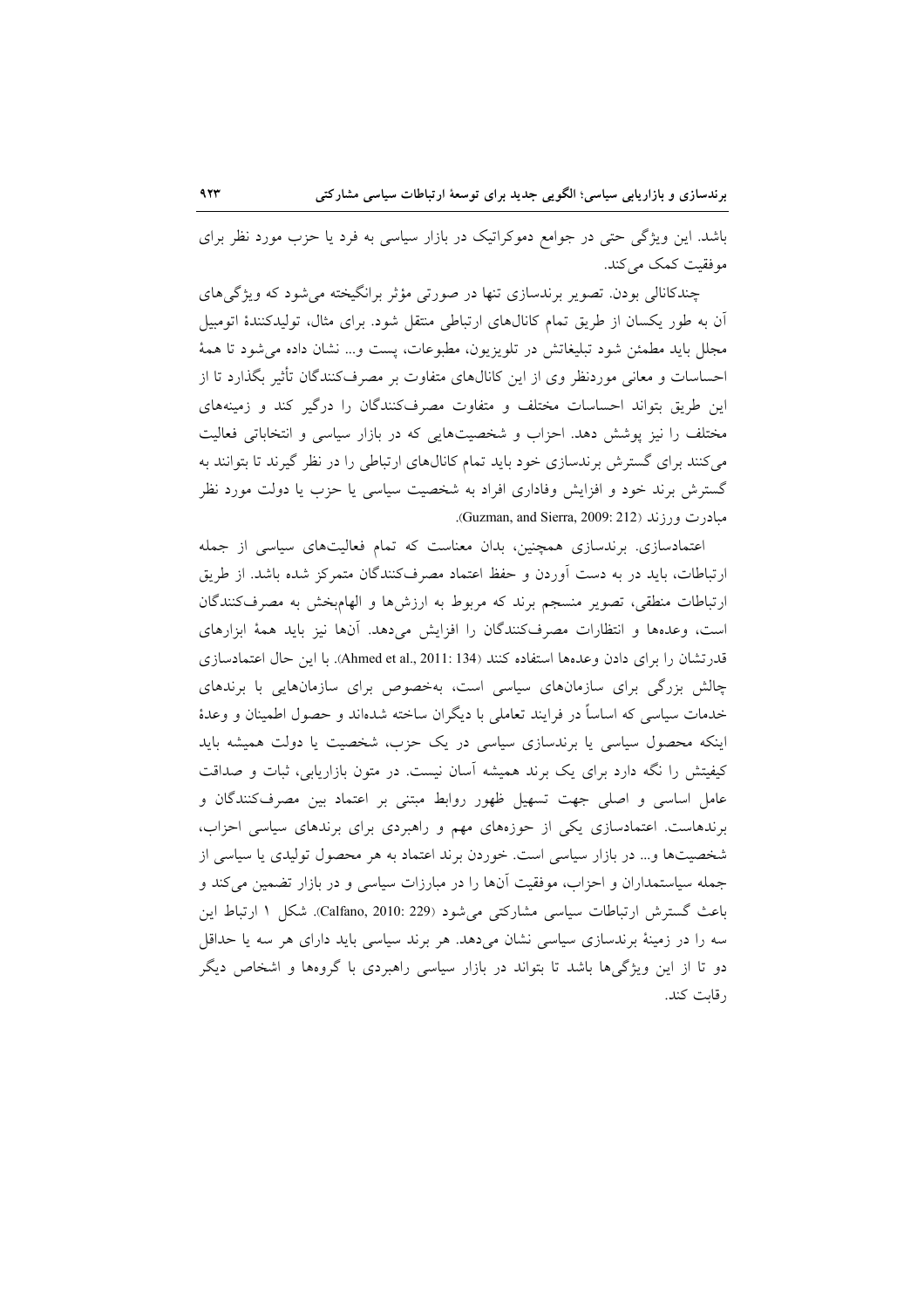

شکل ۱. ارتباط عناصر مؤثر در برندسازی سیاسی

# ارتباطات سیاسی و بازار سیاسی

مردم همهٔ جوامع در تولید و مبادلهٔ اطلاعات و محتوای نمادین شرکت دارند. از نخستین اشکال زبان حرکتی و زبان گویشی تا جدیدترین تحولات در فناوری رایانه، تولید، ذخیرهسازی و گردش اطلاعات و محتوای نمادین از جنبههای محوری زندگی اجتماعی است، اما با ظهور گسترمای از نهادهای رسانهای از اواخر قرن پانزدهم تا به امروز، فرایندهای تولید،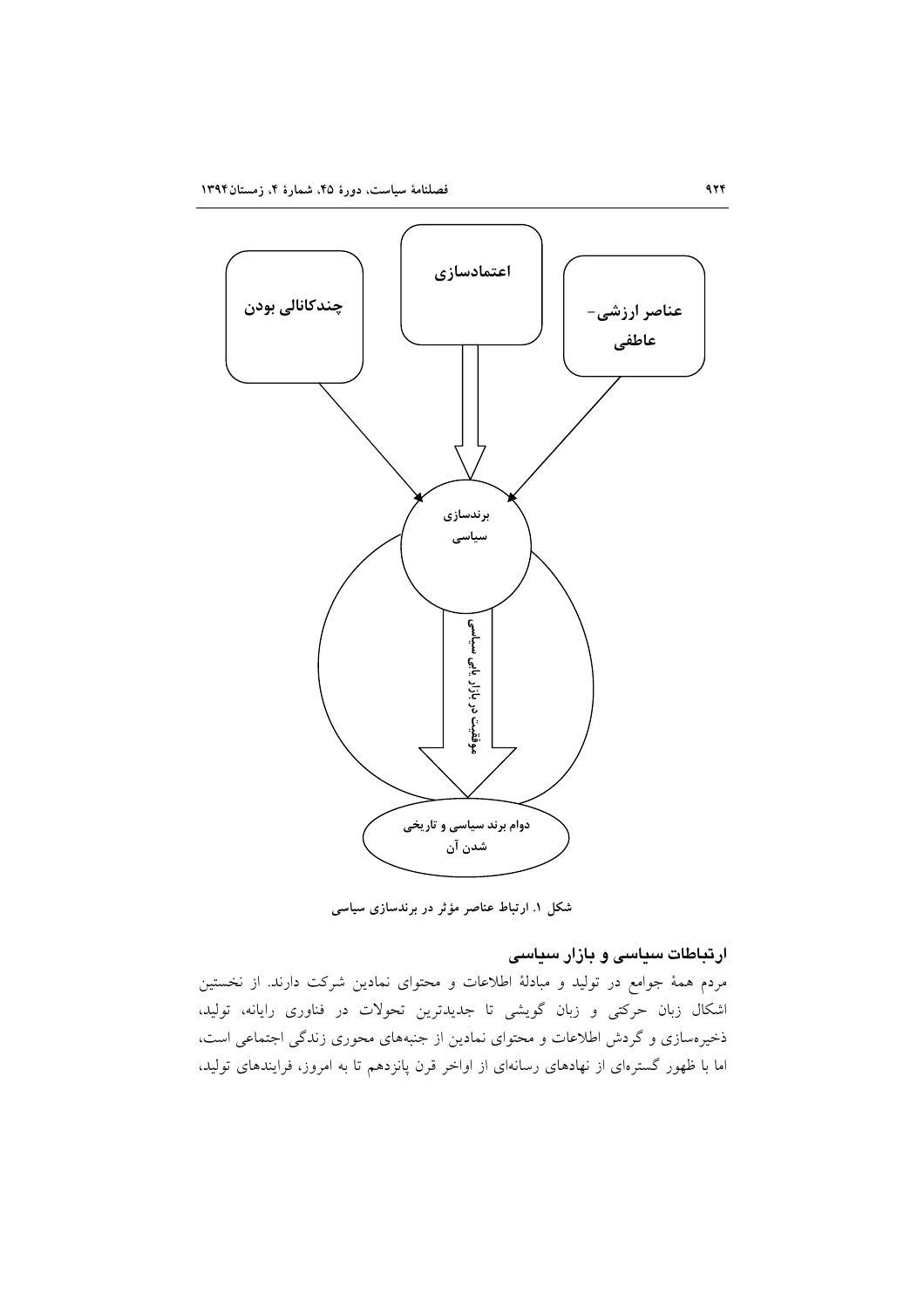ذخیرهسازی و گردش اطلاعات و ارتباطات به شیوههای خاصی تغییر شکل یافته است. این فرایندها در یک رشته از تحولات نهادین که مشخصهٔ عصر مدرن است محصور است. به واسطهٔ وجود این تحولات، اشکال نمادین به میزانی دائم در حال گسترش تولید و بازتولید است، به کالاهایی قابل خرید و فروش در بازار بدل شده و در دسترس افرادی قرارگرفته است که به طور گسترده در زمان و مکان پراکندهاند. توسعهٔ رسانهها، طبیعت تولید و مبادلهٔ نمادین در جهان مدرن را به گونهای عمیق و برگشتناپذیر دگرگون کرده است. ارتباطات بهطور عام و ارتباطات سیاسی بهطور خاص نیز با حضور فناوریها و تکنیکهای ارتباطی مدرن تحول یافته است. در معنای کلان می توان ارتباطات را گونهای از شاخص فعالیت اجتماعی دانست که شامل تولید، انتقال و دریافت اشکال نمادین است و شکلی که با به کارگیری منابعی از اقسام مختلف سروكار دارد. در توليد اشكال نمادين و انتقال آنها به ديگر افراد، بهطور كلي رسانهای فنی و ابزاری تکنیکی– نمادین را به کار می گیرد (تامپسون ۲۷:۱۳۸۰-۲۶). مباحث ارتباطی در علوم سیاسی همزمان با جنگهای جهانی اول و دوم مورد توجه نظریهپردازان مختلف قرارگرفت. نظریههای ارتباطات جمعی در محدودهٔ سیاست در فاصلهٔ دو جنگ جهانی اول (۱۹۱۸–۱۹۱۴) و دوم (۱۹۴۵–۱۹۳۹) توجه رهبران راهبردی نازیسم (هیتلر) و فاشیسم (موسولینی) را به خود جلب کرد. دکتر گوبلز، مشاور تبلیغاتی هیتلر، در پی افکار تبعیض نژادی و القای فکر و دستکاری افکار عمومی بهخصوص جوانان، جنگ روانی، تأکید بر سینما و نامشخص کردن هدف را با تأکید بر دو رسانهٔ رادیو و سینما در نظر داشت. طی ده سال (۱۹۴۳–۱۹۳۳) حدود ۱۰۹۳ فیلم سینمایی تولید شد و گیرندههای رادیویی از صدهزار به شانزده میلیون رسید و نحوهٔ تبلیغات سیاسی به سوی تبلیغات مستقیم و منفعل کننده پیش رفت که در آن مخاطب کاملاً تأثیرپذیر فرض میشد و مضمون آن انتقال نفرت، عشق و مفاهیم ارزشی بود. بعدها تبلیغات بازرگانی شکل گرفت که تبلیغ به صورت غیرمستقیم و فعال فرض كردن مخاطب بود. سيس، تبليغات آموزشي شكل گرفت.

بهطور کلی، تبلیغات تجاری در کار جایگزینی رفتار شرطی به جای رفتار عقلایی، تبلیغات سیاسی در جهت جایگزینی رفتار عاطفی به جای رفتار عقلایی و تبلیغات آموزشی در کار جايگزيني رفتار عقلايي به جاي دو مورد قبلي است (رزاقي، ۵۲:۱۳۸۵-۵۱). بر همين اساس ساليان بسیاری است که سیاست و ارتباطات، امور گوناگون از جمله حوزهٔ سیاسی را زیر پوشش خويش داشتهاند، زيرا اين دو نشاندهندهٔ بخشهاى لازم طبيعت سرشت انسان است. رابطهٔ رهبران جامعه با مردم، ارتباط بین گروههای سیاسی، ارتباط بین خواستههای مردم و اهداف سیاستمداران و ارتباط بین احزاب و مردم در حوزهٔ گستردهٔ این نوع ارتباطات جای میگیرد. اغلب ارتباطات سیاسی را کانال های ارتباطی جامعه برقرار میکند که البته پیامهای سیاسی،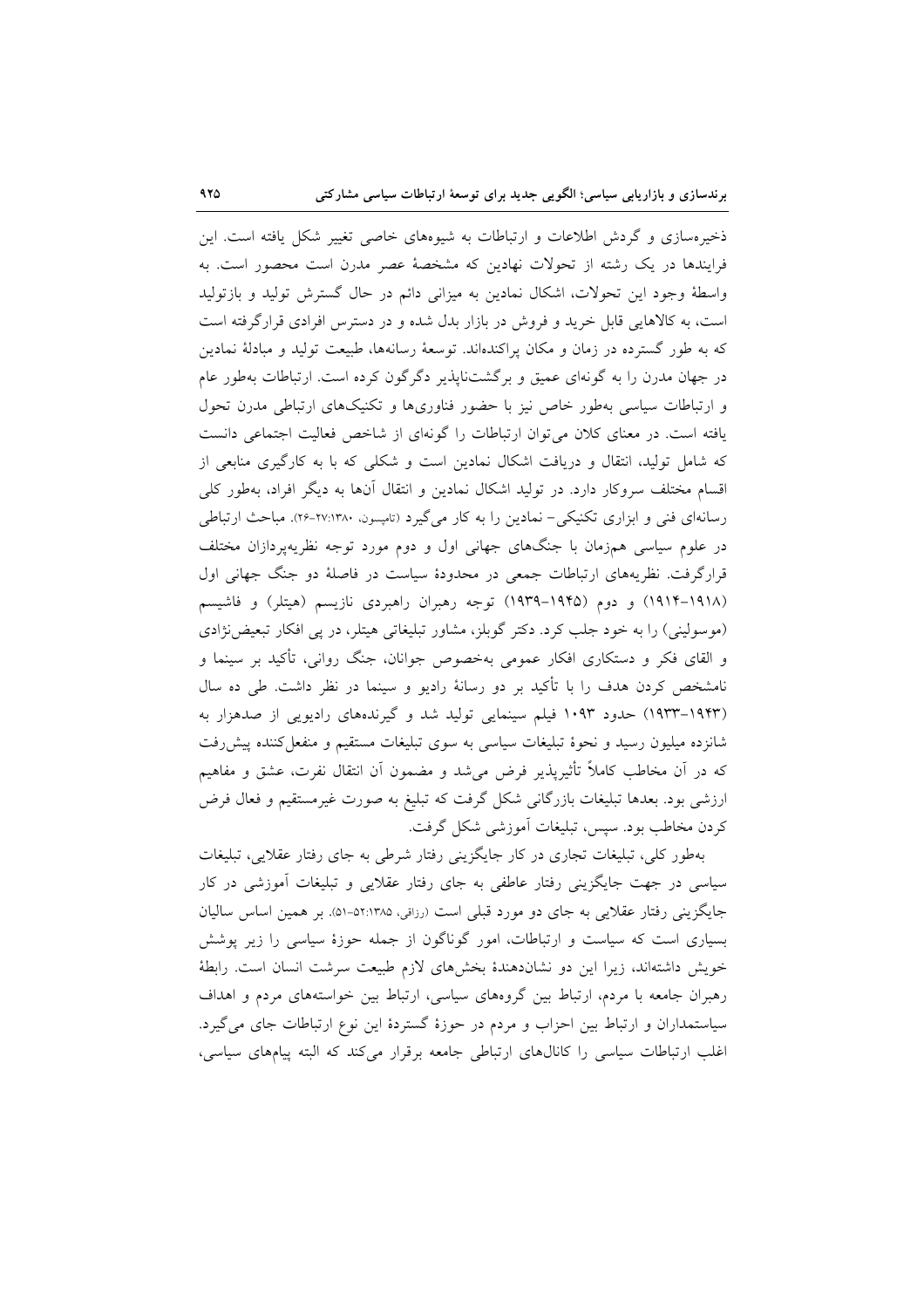بهویژه پیامهای موجود در ذهن دریافتکنندگان، همیشه از پیامهای دیگر تفکیک نمی شود (خاشعی و مراد امامزاده، ۱۳۸۹: ۳۰).

لذا، ارتباطات سیاسی فرایندی است که بر اساس آن در جوامع دموکراتیک، رهبران سیاسی را شهروندان از طریق آزادی بیان در رسانههای جمعی کنترل میکنند و رهبران سیاسی نیز از طریق مجاری ارتباطی، اطلاعات شهروندان را نسبت به امور دولت تأمین میکنند (علوی، ۳:۱۳۸۶). در این نوع ارتباط، که فعالیتی فراگیر است و سبب اجرای تمامی نقشهای ایفاشده در نظام سیاسی می شود، پیوندهای گوناگونی وجود دارد که عبارتاند از:

– مبادلهٔ پیام میان نخبگان تصمیمگیرنده و بین آنها و باقی مردم؛

– مبادلهٔ پیام میان نخبگان تصمیمگیرنده و عامهٔ مردم از طریق نطقهای تلویزیونی، مکاتبات با نمایندگان، سخنرانیهای انتخاباتی و آرای عمومی؛

– اعتراضهای عمومی به وضع قوانین، مالیاتها و... و پاسخهای حکومت به این اعتراض ها؛

– یادداشتهای سازمانهای دولتی به یکدیگر و شهادت کارگزاران دولتی در مجلس؛

- جنبههای سیاسی بخشی از مبادلات اطلاعاتی میان اعضای سازمانهای دولتی و غير دولتي، خانواده و...؛

– مبادلة اطلاعات ميان اعضاى سازمانهاى سياسى يا دولت.

با این تعریف ارتباطات سیاسی امری حیاتی برای جامعه محسوب می شود. بر همین اساس، ارتباط سیاسی دارای عناصر تشکیل دهندهای است که شناخت آنها به بررسی ارتباطات سیاسی پاری می رساند و آنها را می توان این گونه برشمرد:

– پیامدهنده (فرستنده). هر فرد یا گروهی که به منظور اثرگذاری بر خطهشی دولت اقدام کند، پیامدهندهٔ سیاسی است. انواع اصلی چنین پیامدهندگانی در جوامع سیاسی جدید عبارتاند از احزاب سیاسی، گروههای فشار، شوراها و دفترهای روابط عمومی و مانند آنها.

**پیام**. پیامدهندگان میکوشند به یاری پیام (کلمه، تصویر، کتابت و…) افکاری را که در سر دارند، به ذهن دریافتکنندگان مورد نظر منتقل کنند.

**رسانه**. این عنصر مجرای انتقال پیام است و پیام را به مخاطب میرساند. در عصر کنونی، تلویزیون، رادیو و روزنامه، به ترتیب بیشترین مخاطب و بیشترین اثر سیاسی را دارند.

مخاطب. مخاطب به صورت مستقیم یا غیرمستقیم پیام سیاسی را دریافت می کند و دانش، علاقه و آگاهی دریافتکنندهٔ پیام، از جمله عواملی است که بر اثریذیری مخاطب مؤثر است.

**واکنش**. هر ارتباط سیاسی به انگیزهٔ ایجاد نوعی واکنش در مخاطب صورت میگیرد. مراحل اثرپذیری مخاطب در برابر پیام سیاسی و منتقل کنندهٔ ارتباط سیاسی این گونه است: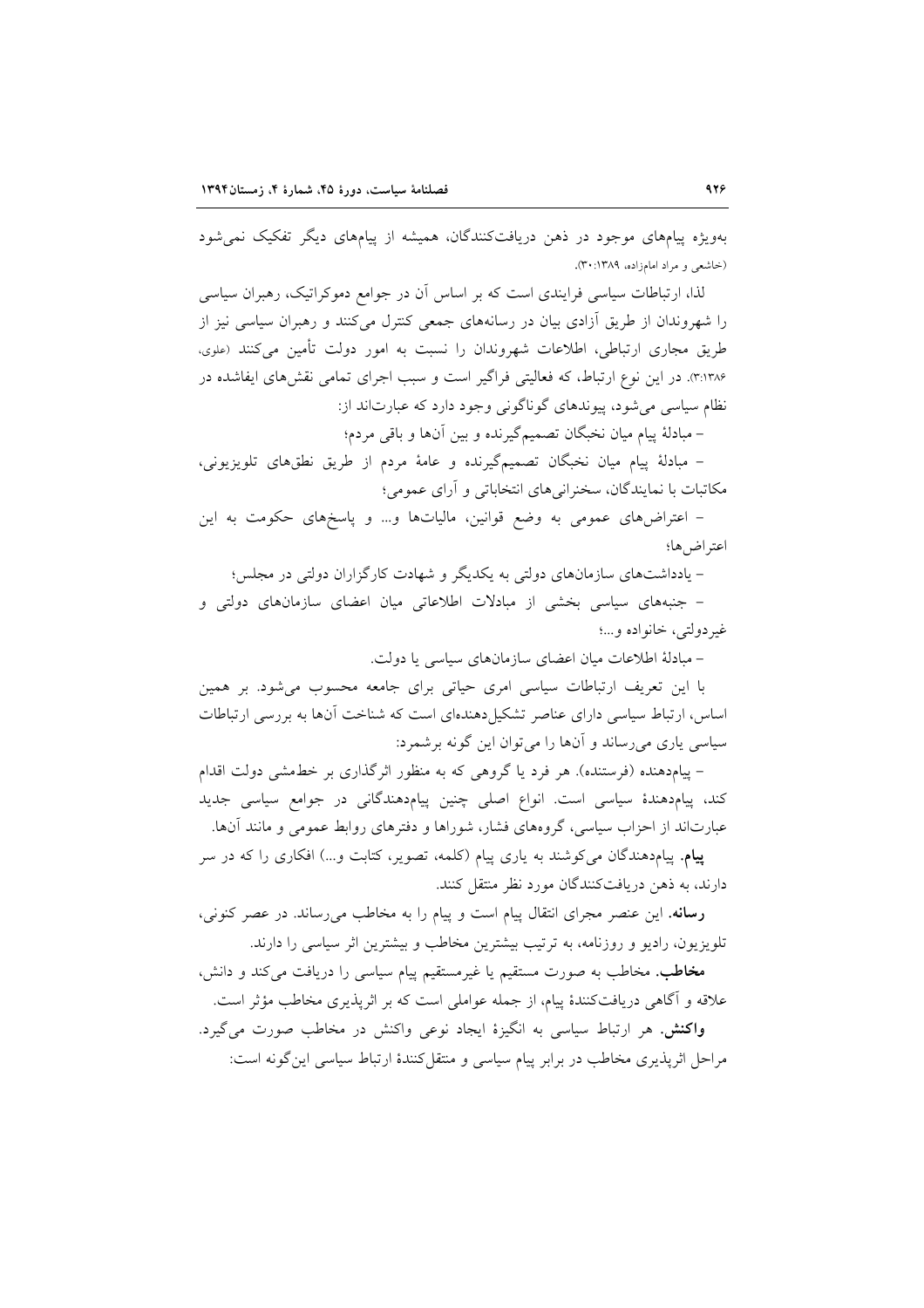انديشيدن مخاطب به موضوع؛ تغيير عقيدهدادن مخاطب ييام؛ تحکیم عقیده در مخاطب، با تکرار پیام و استدلال آوردن فرستنده؛ تحريک مخاطب براي اقدام عملي، بر پايهٔ عقيدهٔ جديد (حاشعي و مراد، ١٣٨٩-٢٣).

ارتباطات سیاسی بین تودهٔ مردم و حکومت و بین خود مردم نیز بر اساس چهار فاکتور بالا صورت می گیرد. نقش پیامدهنده و ایماژهای تصویری مردم از پیامدهنده، همچنین نقش رسانهٔ ارتباطی که از طریق آن مردم پیام را دریافت میکنند، مهمترین تأثیر را در تغییر جهتگیری توده در زمینهای خاص دارد. در زمینهٔ ارتباطات سیاسی، برندسازی مؤثر سیاسی و برچسب مؤثر باعث تغییر جهتگیری مخاطبان و گیرندگان پیامی خاص از طریق اشخاص خاص سیاسی یا احزاب مختلف می شود. در نظامهای بستهٔ سیاسی که مجرای ارتباطات سیاسی را حکومت کنترل میکند، در صورت ارادهٔ کافی در نزد بخشی از نخبگان، در زمان انتخابات یا برگزاری میتینگهای سیاسی، با توجه به ساختار سیاسی، شخص یا احزاب سیاسی دارای برند مؤثر می توانند با ایجاد پیامهای مثبت بر مخاطبان در زمینهٔ مشارکت سیاسی و تغییر جهت رأىگيرى تأثير بگذارند و رأى و نظر آنها را به سمت خود بكشانند (Kavanagh, 1995: 46). پس به این ترتیب مراحل بالا در زمینهٔ انتقال پیام سیاسی با توجه به برندسازی سیاسی شخص، رسانه یا حزب مورد نظر تفاوت فاحشی پیدا خواهد کرد. برای مثال، اگر در کشوری بسته رسانهٔ دولتی بخواهد با تبلیغات ایدئولوژیکی در زمان انتخابات مردم را به پای صندوقهای رأی بکشاند تا به نامزد مورد نظرش رأی دهند، به هیچ عنوان با توجه به برند سیاسی دولتی بودن موفق نخواهد شد و آمار مشاركت نيز پايين خواهد ماند، اما در صورتي كه شخص يا رسانهای که برند سیاسی حکومتی و دولتی بودن ندارد، و در چند سال اخیر در جبههٔ مخالف حکومت قرارداشته است، بخواهد در زمینهٔ تبلیغات سیاسی و انتقال پیام برای تغییر عقیدهٔ مخاطبان و کسب حمایت آنان در زمینهٔ انتخابات برنامهای در دستور کار قراردهد، بی شک در نزد مخاطبان و افكار عمومى، كارنامهاى موفقتر از رسانه يا اشخاص وابسته به دولت يا حکومت دارد. بر همین اساس الگوهای مشارکت سیاسی با برنامهها و عمل افراد، احزاب یا رسانههای دارای برندسازی سیاسی مؤثر و خوب تغییر می پابد. ربط وثیق ارتباطات سیاسی و مشارکت نیز در این زمینه به مفهوم برندسازی مثبت یا منفی در زمینهٔ مشارکت سیاسی برمیگردد. برندسازی، به منزلهٔ میانجی، الگوی ارتباطات سیاسی در جوامع تودهای یا اقتدارگرا را بدون هزینههای اضافی انقلاب و شورش تغییر میدهد و به سمت الگوی ارتباطات سیاسی مشاركتى پيش مىبرد (Arvidsson, 2005: 237). در جوامع در حال توسعه برند سياسى بهخصوص در بازار سیاسی رقابتی باعث گسترش الگوی ارتباطات سیاسی مشارکتی بدون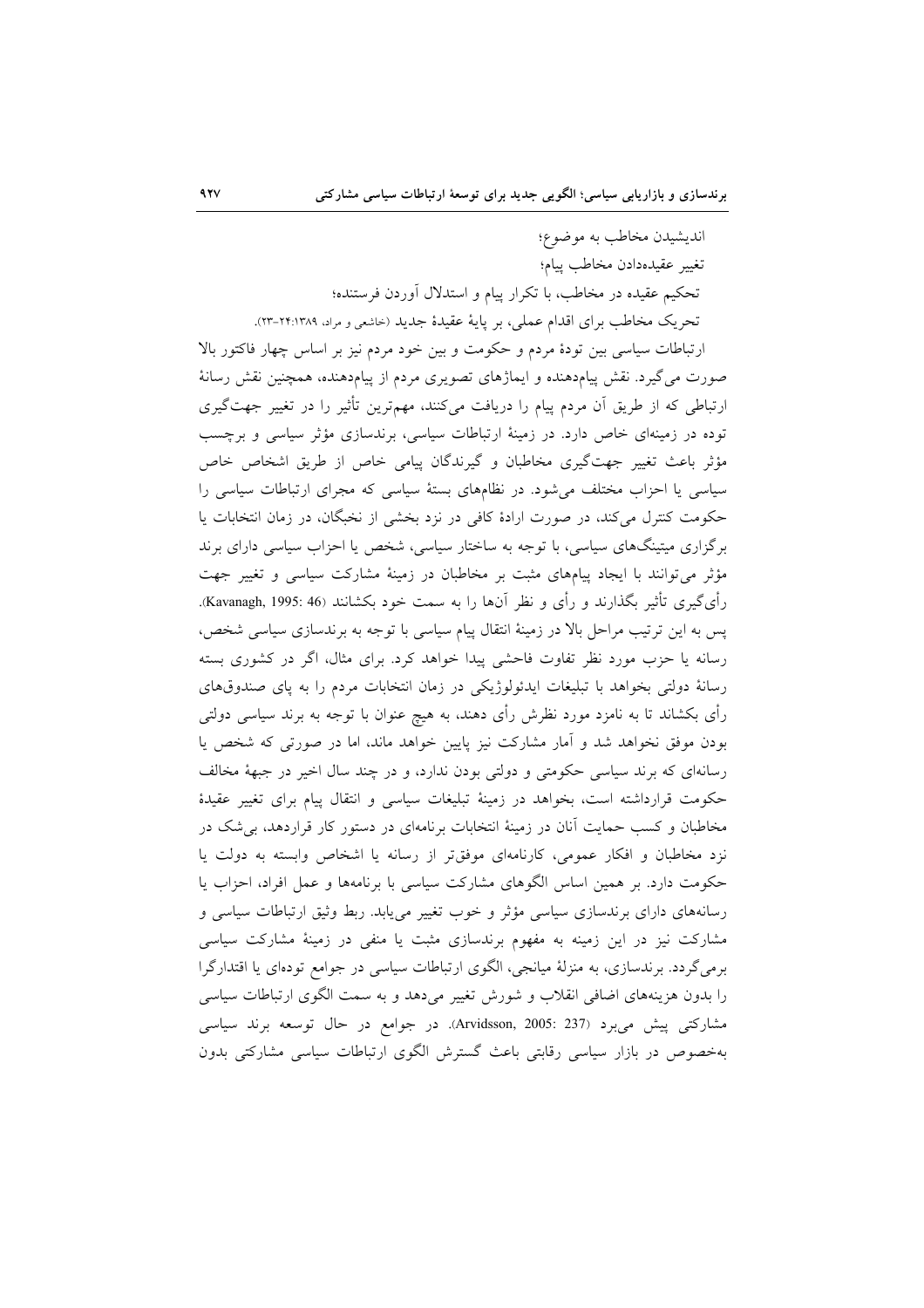هزینههای سیاسی اضافی آن توسط شیوههای دیگر مشارکت یا ارتباطات خواهد شد. از آنجا که یکی از نمودهای اصلی مشارکت، مشارکت سیاسی است، این امر بهخصوص در زمان انتخابات بیش از پیش نمایان می شود و برندسازی سیاسی در حوزهٔ رقابت سیاسی بدون ایجاد هزینه مشارکت سیاسی را افزایش میدهد و الگوی ارتباطات سیاسی را نیز به سمت مشارکتی بودن پیش می برد (Chiu, 2007). الگوی ارتباطات سیاسی مشارکتی علاوه بر بازار سیاسی– انتخاباتی در تمام زمینههای توسعه (اقتصادی، اجتماعی، فرهنگی و...) در کشورهای در حال توسعه کاربردی می شود و بدین سان ضمن مشارکتدادن تودهها در تصمیم گیری های مهم، نظام سیاسی و سیستم آن نیز اطلاعات درستی را در زمینهٔ جامعه کسب می کند. این امر باعث می شود تا ورودی نظام سیاسی ضمن کسب اطلاعات درست و بازخورد مناسب، در خروجی خود به سیاستگذاریهای مناسبی در رابطه با جامعه اقدام کند و بدین ترتیب ضمن پیشرفت جامعه، الگویی از توسعه اجرایی می شود که در آن نقش حکومت و مردم در فرایند تعاملی با هم ساخته می شود و هر دو به یک اندازه در توسعهٔ جامعه نقش خواهد داشت. شکل ۲ میانجی گیری برندسازی را در بازار سیاسی و گسترش ارتباطات سیاسی مشارکتی نشان مى دهد.

همانطور که ملاحظه می شود، مفاهیم و مراحل مختلف ارتباط سیاسی ربط وثیقی به فرایند تأثیرپذیری و تأثیرگذاری برندسازی سیاسی به منزلهٔ روش ارتباطی در زمینهٔ اثرگذاری سیاسی بر مردم است. در بخش بعدی ضمن توضیح مفهوم بازاریابی سیاسی، ارتباط و تأثیرگذاری برندسازی سیاسی را در زمینهٔ تحول ارتباط سیاسی مشارکتی در بازار سیاسی را توضیح مى دهيم.

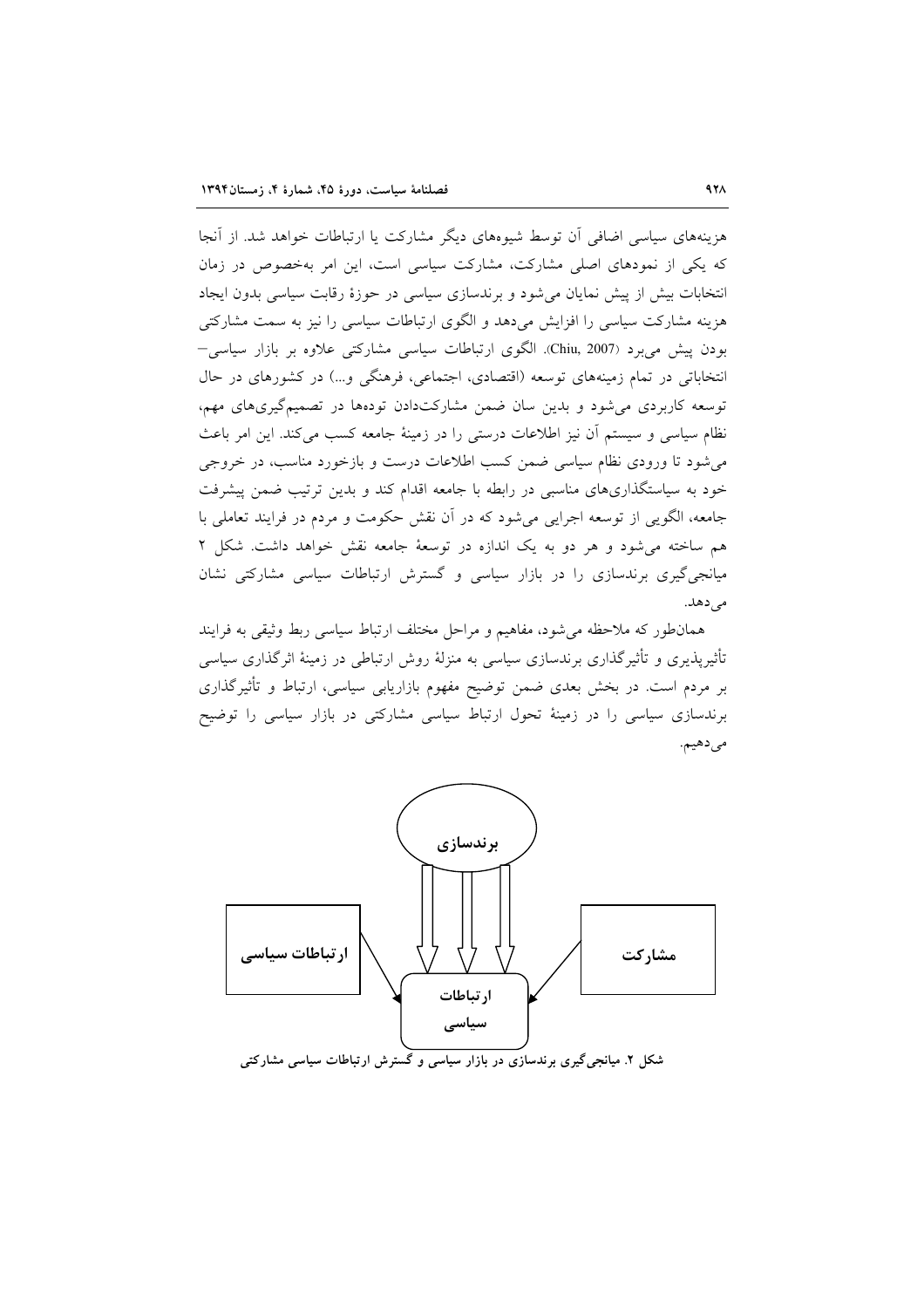# تازاریایی سیاسی

در نظامهای سیاسی رقابت میان بازیگران سیاست با هدف دستیابی به قدرت یا اثرگذاری بر تصمیمهای درون حزبی تا حد زیادی به نحوهٔ بازاریابی آنها از خود و فعالیتهای سیاسی، عمومی و اجتماعیشان در برابر افکار عمومی بستگی دارد. باید توجه داشت که در سیاست، بهخصوص در نظامهای مردمسالارانه، بزرگترین مشکل عدم اطمینان محیطی است که خود متأثر از تعداد و پیچیدگی زیاد عناصر محیط سیاسی است. از این٫و، ارزیابی موقعیت خود، احتمال موفقیت یا شکست در دستیابی به اهداف مورد نظر و بهترین راهبرد برای انتخابشدن در هالهای از ابهام قراردارد. بازاریابی سیاسی ابزارهای کارآمدی برای غلبه بر این مشکلات در اختیار سازمانهای سیاسی و کاندیداها قرارمی دهد و با بهرهگیری از چارچوب منسجم بازاریابی و با تعدیل مفاهیم اصلی بازاریابی تجاری، به نحوی که در محیطهای سیاسی و برای احزاب یا افراد سیاسی کاربرد داشته باشد، کمک بزرگی به فعالیتهای ترویجی و تبلیغی سیاسی می کند که پیش از این با استفاده از اندیشهها و تاکتیکهای سنتی علوم سیاسی انجام می شد. بر همین اساس، از مطرحشدن تحلیل جامعهشناختی رفتار انتخاباتی شهروندان و متعاقب آن ظهور مفهوم بازاریابی سیاسی به صورت آکادمیک در غرب بیش از نیمقرن میگذرد. به موازات تکامل دموکراسیهای مدرن، پارادایمهای تجاری و بازاریابی کاربرد بالاتری را در عالم سیاست و در تبیین رقابتهای انتخاباتی ایجاد کرده است. بازاریابی سیاسی عبارت است از کاربرد مفاهیم بازاریابی، اصول و شیوههایی در مسائل سیاسی توسط افراد، گروهها، سازمانها و ملتها (796 :088x0 و Osuagwu, 2008). تعاريف متعددي از بازاريابي سياسي صورت گرفته است. هاگز و دان با ترکیب این تعاریف، تعریفی جامع ارائه دادهاند که می توان اّن را اَخرین و جامعترین تعریف بازاریابی سیاسی پذیرفت. «بازاریابی سیاسی یک واحد سازمانی برای ارتباطات سیاسی یا مجموعهای از فرایندهای ایجاد و برقراری رابطه و ارائهٔ ارزش به رأیدهندگان را دربرمیگیرد که به دنبال مدیریت رابطه به نحوی است که هم برای سازمان و هم برای ذی نفعانش سودمند باشد» (خیری و قلیپور، ۱۳۹۱:۱۳۹۱).

بهطور کلی، بازاریابی سیاسی برای تأثیرگذاری بر رأی مردم در انتخابات مطرح شده است. بازاریابی سیاسی البته از بسیاری از همان روشهای مورد استفاده در بازاریابی محصول استفاده می کند، مانند آگهی، پست مستقیم و تبلیغات عمومی. طبق نظر وستر و مککنا (۱۹۹۱) نهادهای مدرن از جمله احزاب سیاسی تلاش میکنند تا مفهوم بازاریابی را به منظور سودمند و مؤثر بودن بهکار برند. مهمترین هدف در بازاریابی سیاسی، هدایت چشماندازها و عقاید عمومی، پیشرفت ایدئولوژیهای سیاسی، پیروزی در رقابتها و انتخابات سیاسی و وضع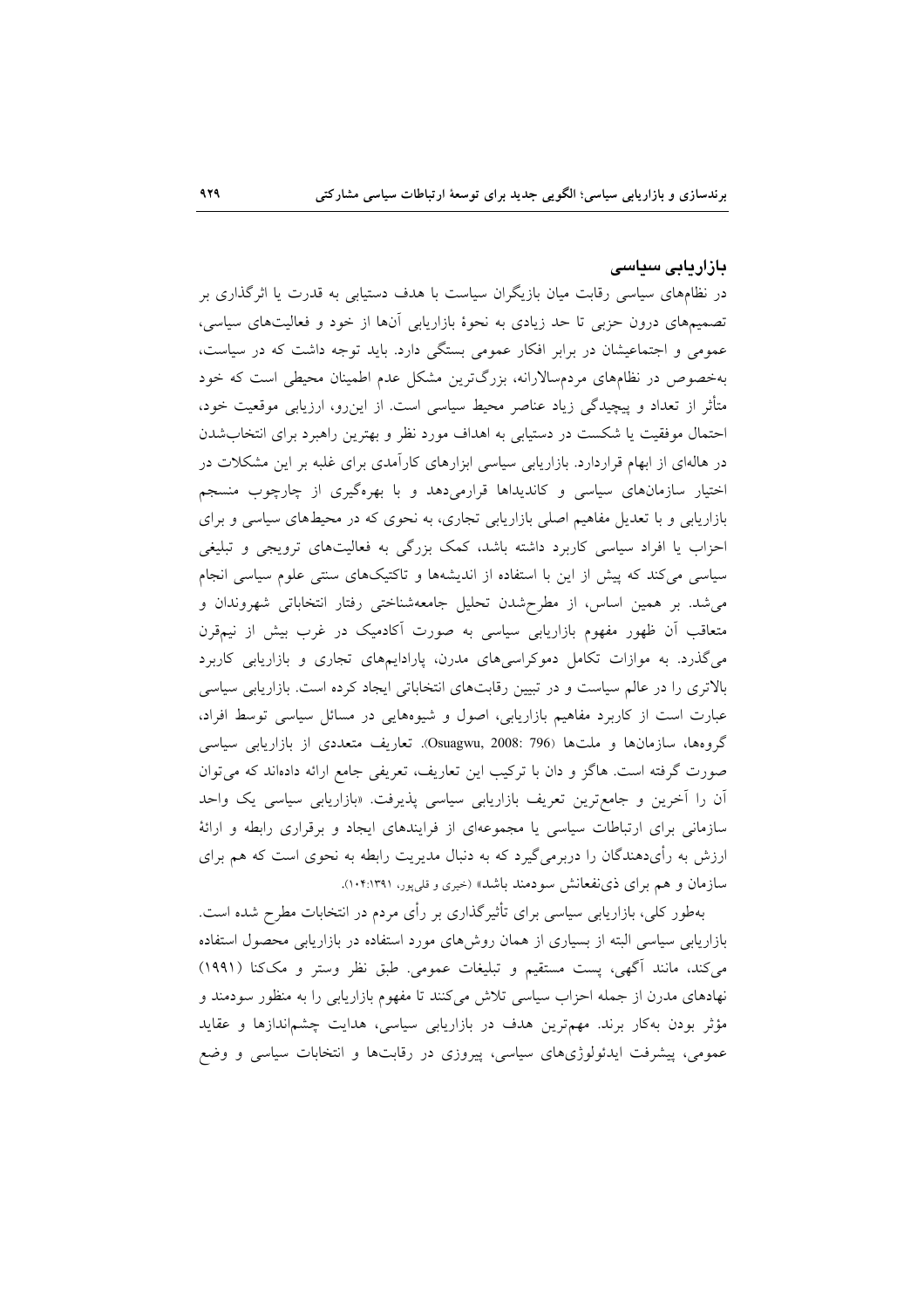قوانین و تشکیل رفراندوم مرتبط با نیازها، خواستهها و تمایلات بخشهای بازار هدف را دربرمیگیرد. بازاریابی سیاسی طراحی شده است تا آرای مردم در انتخابات را تحت تأثیر قرار دهد، هر چند کارکردهای أن تنها به سیاست حزبی و انتخابات محدود نمی،ماند Osuagwu, 2008: 795). برخى صاحب نظران معتقدند استفاده از بازاريابي، به احزاب امكان می،دهد علاقهمندی و نیازهای متنوع رأیدهندگان را از طریق تحلیلهای بازاریابی، اجرا و کنترل کمپینهای انتخاباتی و سیاسی بهتر از پیش شناسایی کنند. به نظر آنها، هدف اصلی بازاریابی سیاسی توان،مند کردن احزاب سیاسی و رأیدهندگان برای اتخاذ بهترین و راضی کنندهترین تصمیمهاست (Kavanagh, 1995: 101). بهطور کلی، بازاریابی سیاسی، در صدد ایجاد، حفظ و بالابردن رابطهٔ سودمند رأیدهندگان با جامعه و سازمانهای سیاسی است، به گونهای که هدف بازیگران سیاسی و سازمانهای دربرگرفته شده برآورده شود. هدف اصلی حزب سیاسی موفقیت انتخاباتی است و احزاب سیاسی راهبردهایی را استفاده می کنند که منجر به برندهشدن أراى كافى در انتخابات عمومى شود تا كنترل دولت را به دست گيرند. بنابراین در اکثر دموکراسیهای دنیا، سیاستمداران و احزاب سیاسی در صدد بهرهگیری از روشهای بازاریابی راهبردی و تاکتیکی|ند تا خودشان را به رأیدهندگان ربط دهند و مزایای انتخاب یا انتخاب مجدد را کسب کنند (خیری و عباسعلیزاده، ۱۷۴:۱۷۴-۱۷۳).

با توجه به مفهوم بازاریابی سیاسی و علی(غم رشد و توسعهٔ روزافزون بازاریابی سیاسی و تثبیت جایگاه نظری و عملی آن در عرصهٔ بازاریابی و سیاست، بسیاری از سازمانهای سیاسی فاقد پویایی لازم برای استفاده از تمامی ظرفیتهای بازاریابی سیاسی نوین|ند. علت این امر را باید در چند بعد جستوجو کرد. نخست، سیاست عرصهٔ سنتگرایی است و سیاستمداران تلاش میکنند از چارچوبهای عرفی جامعه تخطی نکنند. بنابراین، دنیای سیاست ماهیتاً دارای ثبات بالایی است. دوم، چون سازمانهای سیاسی با تعداد انبوهی از مردم به منزلهٔ مشتری سروکار دارند، از رسانههای انبوه بهره میگیرند و چندان به شخصی سازی پیامهایشان نمی پردازند (Henneberg et al., 2009: 169). سرانجام اینکه بازاریابی سیاسی، مانند بازاریابی تجاری، فعالیتی مستمر و دائمی محسوب میشود و تب بازاریابی سیاسی را نمیٍتوان تنها به دورههای پیش از هر انتخابات محدود کرد و این فرایند در مراحل مختلف زندگی سیاسی احزاب و شخصیتهای سیاسی کاربردی است.

بازاریابی ابزارهای متفاوتی از سنتی تا مدرن را شامل میشود. روش های سنتی عبارت اند از حضور چهرههای مشهور، تبلیغات مقایسهای، طرحهای تبلیغاتی تخریبی، مچگیری، رقابتهای پیش|نتخاباتی. روشهای نوین نیز عبارت|ند از تبلیغات شبکهای، مراکز تماس تلفنی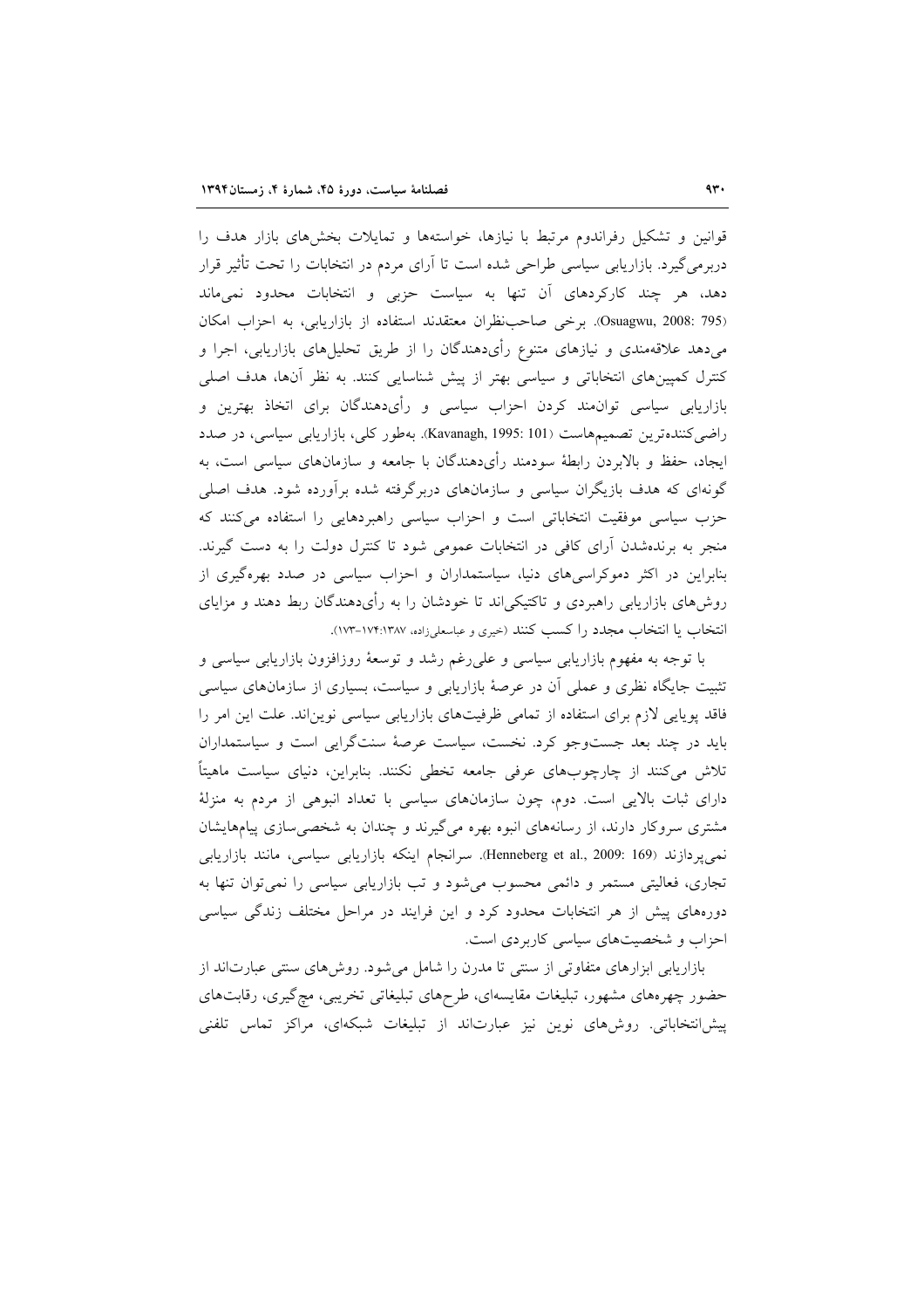(بانکهای تلفنی) نظرسنجی ساختگی، پیامهای خودکار، تصویرسازی ویدئویی و… که توضیح هر یک از اینها نوشتهٔ دیگری را می طلبد (خیری و قلی پور، ۱۳۹۱:۱۵:۱۰۷-۱۰۷).

با توجه به این تعاریف در زمینهٔ بازاریابی سیاسی، این حوزه یکی از چارچوبهایی است که فرایند برندسازی در آن کاربردی شده است. سیاستمداران و شخصیتهای سیاسی و احزاب برای دستیابی به اهداف کلان و جزئی خود بهخصوص در زمان انتخابات، از بازاریابی سیاسی حداکثر استفاده را میبرند. هر چند همانطور که ذکر شد، بازاریابی سیاسی منحصراً مربوط به زمان انتخابات نیست، اما کاربرد اصلی آن مربوط به برنامه و رقابتهای انتخاباتی است. سیاستمداران و احزاب سیاسی با برند سیاسی خاصی در زمان انتخابات می توانند ساختار رأیدهی و مشارکت را در انتخابات تغییر دهند. در بخش بعدی به تبیین ارتباط چندگانه بین برندسازی سیاسی، بازار سیاسی و تحول ارتباطات سیاسی بر اساس تعریف و مفهومشناسی حاضر در اين مقاله خواهيم پرداخت.

ارتباطات چندگانه؛ برندسازی سیاسی و گسترش ارتباطات سیاسی مشارکتی

برندسازی و بازاریابی سیاسی مفاهیمی است که با انتخابات گره خورده است. مشارکت و ارتباطات مشارکتی نیز نمود اصلی خود را بیش از هر چیز در حوزهٔ سیاسی پیدا میکند. برندسازی تقویتکنندهٔ اعتماد بین شخصیتها، رهبران، احزاب، رسانهها و مخاطبان یا رأىدهندگان آنهاست. برچسب اعتماد از اساسىترين پايههاى موفقيت سازمان يا شخص سیاسی است. اعتماد در هر نوع بازاری از تجاری گرفته تا سیاسی نقش اساسی و اصلی را در رابطه با مصرفکنندگان بازی میکند؛ چه مصرفکنندگان خدمات سیاسی و چه مصرف كنندگان خدمات تجارى. جذب اعتماد توسط هر برند سياسى نكتهٔ بسيار مهمى است. این اصل از آنجا اهمیت پیدا می کند که امروزه، اعتماد به سیاست، احزاب و سیاستمداران روزبهروز كاهش پيدا مى كند (Ahmed et al., 2011: 133). معيارهاى ارزشدهى و اعتماد به برند سیاسی در حوزهٔ بازار سیاسی نیز امروزه با سازوکارهای بازاری مقایسه میشود. قیمت مناسب و متعادل و کیفیت و خدمات عالی و در یک کلام اعتماد به کالای تولیدی برندسازی اصل اساسی بازار تجاری است. در بازار سیاسی نیز برند سیاسی متعادل با خدماتدهی سیاسی عالی و تبلیغات تأثیرگذار به جلب مخاطبان و رأیدهندگان خود میپردازد. تبلیغ ارزشهای مخاطبان، سابقهٔ خوب سیاسی و در کل توان ارائهٔ تصویری مثبت از خود در بین مخاطبان در بازار سیاسی، به موفقیت و تأثیرگذاری برند سیاسی مورد نظر منجر میشود و متعاقباً نیز ارزشهای مخاطبان و عقاید آنها را در مورد موضوعی خاص هدایت می کند (Ritzer, 1993). مصرف کنندگان سیاستمداران و احزابی را که در بازار سیاسی رقابت میکنند به چشم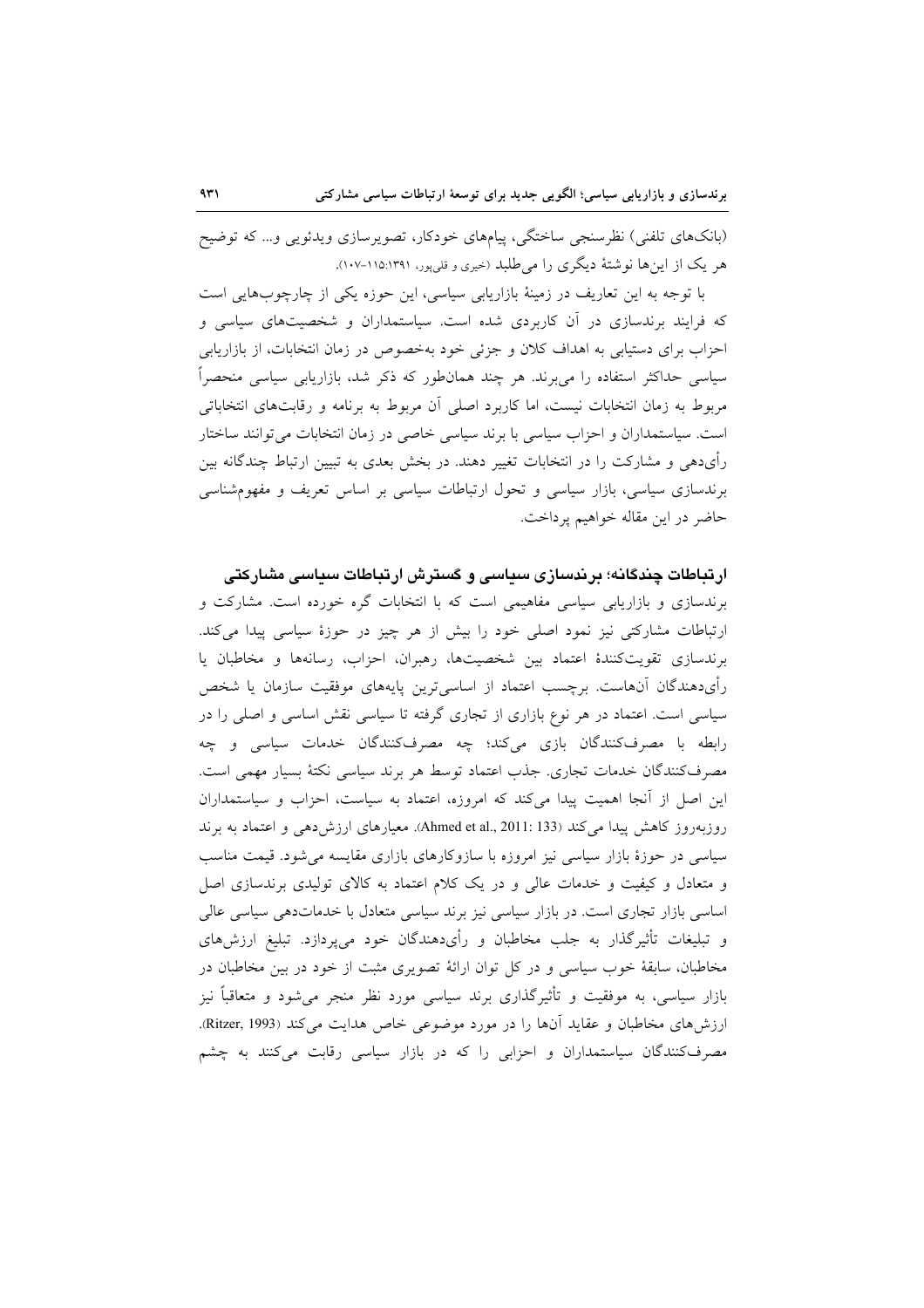سهامداران و صاحبان ارزشهای جامعهٔ خود می نگرند و روی آنها بر اساس برند سیاسی اعتماد سرمایهگذاری می کنند (Phipes and et al., 2010: 509). بر این اساس گسترش پیام در الگوی ارتباطات سیاسی توسط پیامدهنده که برند سیاسی مثبتی را حمل میکند رفتار سیاسی شهروندان و نحوهٔ ارتباطات سیاسی آنها را تغییر میدهد. این امر بهخصوص در جوامع در حال توسعه برای طی کردن مراحل گذار کارایی بسیار بالایی دارد. در جوامع دچار رکود سیاسی مشارکت، که مخاطبان و تودهٔ مردم ارزشی برای ارتباطات رایج سیاسی قائل نیستند، بازاریابی سیاسی با برندسازی سیاسی و مورد اعتماد مطرح میشود که علاوهبر اینکه ساختار ارتباطات را دوباره به جریان می اندازد، به همانسان نیز جامعه را از حالت رکود سیاسی خارج می کند. معنای سیاست در جوامع دارای رکود سیاسی در بازاریابی سیاسی تغییر می کند. سیاست در این جوامع در حال توسعهٔ ساختی اقتدارگراست و چرخش نخبگان نیز بهندرت صورت می گیرد. اما با برگزاری انتخابات و رقابت در بازار سیاسی برای فروش خدمات و کسب رأی معنای سیاست نیز به مثابهٔ ساختاری که در اَن بازاریابی صورت میگیرد تغییر می کند. احزاب، رسانهها و اشخاص سیاسی با برند سیاسی مناسب و در زمانهای متفاوت با معنادهی و تحول دوباره به مفاهیم سیاسی در جامعه، مشارکت و ارتباطات سیاسی را برای به حداکثر رساندن منافع خود و اعضای جامعه فراهم میکند. ساخت معنا در حوزهٔ سیاسی و تحرک دوبارهٔ مدنی از طریق برندهای مورد اعتماد مردم در جامعه صورت می گیرد ( Marsh et . al., 2010: 330). برندسازی سیاسی احزاب، رسانهها یا شخصیتهای مورد اعتماد با معنادهی دوباره به حوزهٔ سیاسی و تغییر کانالها و الگوهای ارتباطات سیاسی، به تغییر نظر مخاطبان می انجامد. اصل اساسی در این تغییر مورد اعتماد بودن آن برند نزد مردم است. اعتماد باعث میشود تا مخاطب و تشکیلات مورد نظر در زمینهٔ پیام پیامدهنده به فکر فرو روند و ضمن تغییر عقیده یا رأی خود بر اساس پیام برندسازی معتبر، بر اساس أن دست به عمل سیاسی نیز بزنند (212-211 :Guzman and Sierra, 2009). اين امر الكوى مراودات و ارتباطات سياسي در جوامع در حال گذار را تغییر خواهد داد و اعتماد برندسازی در زمینهٔ جذب مخاطبان و مشتریان بیشتر، مشارکت سیاسی بیشتر را در زمینهٔ بازار سیاسی و بازاریابی نیز افزایش خواهد داد تا هر دو طرف در این زمینه به سود مادی و معنوی قابل توجهی دست یابند. در این زمینه همان طور که در بالا ذکر شد، برند سیاسی باید در جامعهای که مشارکت سیاسی به رکود رفته است، با انتخاب کانالهای سیاسی مناسب، جلب اعتماد عمومی، و تکیه بر عناصر ارزشی– عاطفی، ضمن تغییر الگوهای ارتباطات سیاسی، مشارکت را در جامعه افزایش دهد (Adolphsen, 2009: 5-7). احزاب، رسانهها و شخصیتهای سیاسی در این زمینه کارکردهای متفاوتی دارند و فعالیتهای آنها بسته به حوزهٔ نفوذ، اقتدار و تأثیرگذاری آنها و بازار سیاسی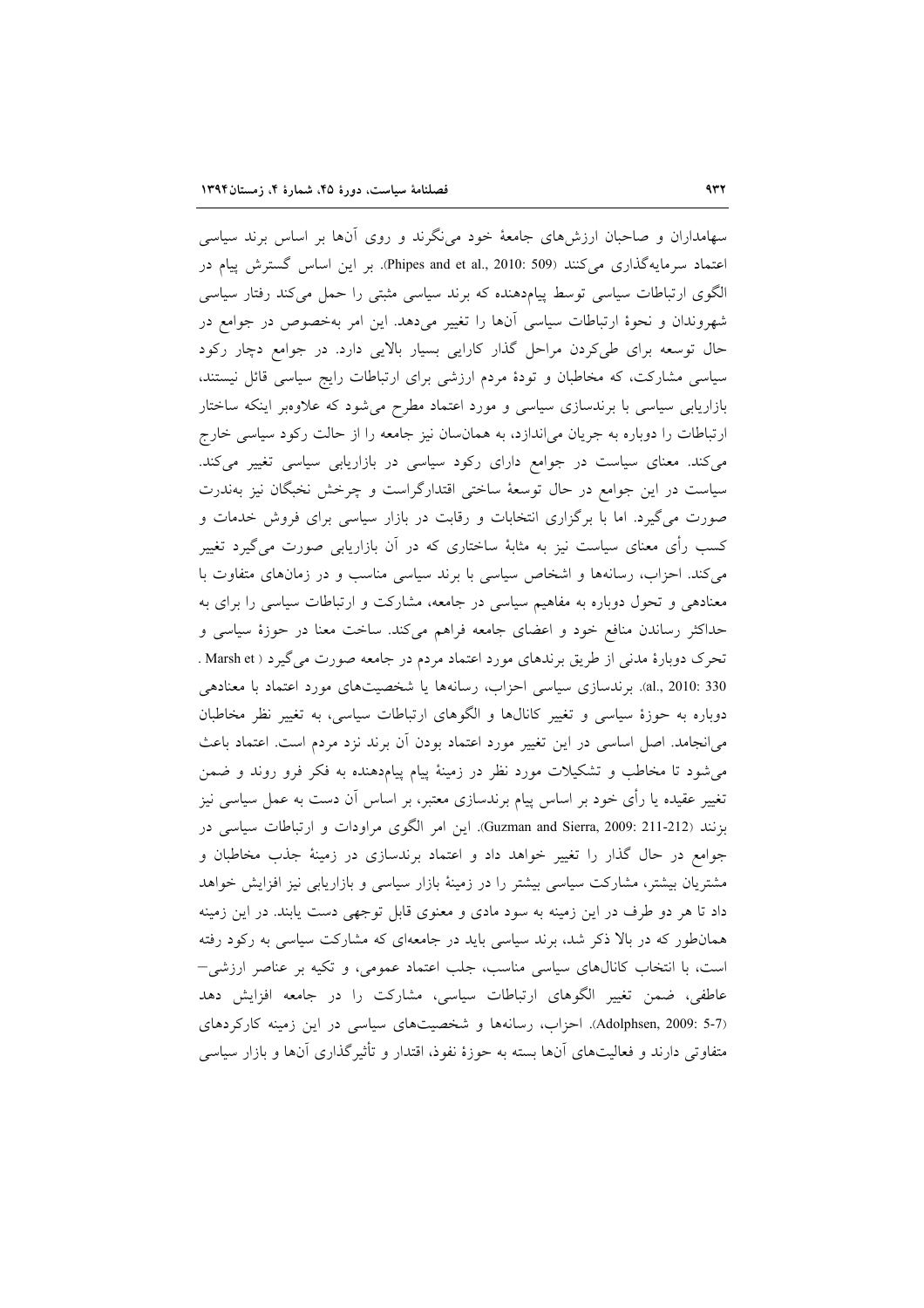مورد نظر متفاوت است. بدین ترتیب، برندسازی به مثابهٔ برچسب، حوزهٔ سیاست و ارتباطات سیاسی را از رکود خارج میکند و به سمت مشارکتی بودن پیش میبرد. شکل ۳ این فرایند را نشان م<sub>ی</sub> دهد.



شکل ۳. حوزهٔ سیاست و ارتباطات سیاسی از رکود با برندسازی به مثابهٔ برچسب

همانطور که در شکل ۳ مشاهده میشود، افراد، احزاب و رسانههای دارای برندسازی سیاسی مثبت با استفاده از سه فاکتور عناصر عاطفی- ارزشی، کانال های ارتباطی و اعتماد، با جذب مخاطبان و القای پیام در بازار سیاسی با استفاده از شیوههای بازاریابی سیاسی، باعث تغییر نگرش و جهت مخاطبان در استفادهٔ عملی از پیام میشوند و بدین سان الگوی ارتباطات سیاسی را به سمت مشارکتی بودن پیش می برند و موجب تغییر معنای سیاست و رفتار سیاسی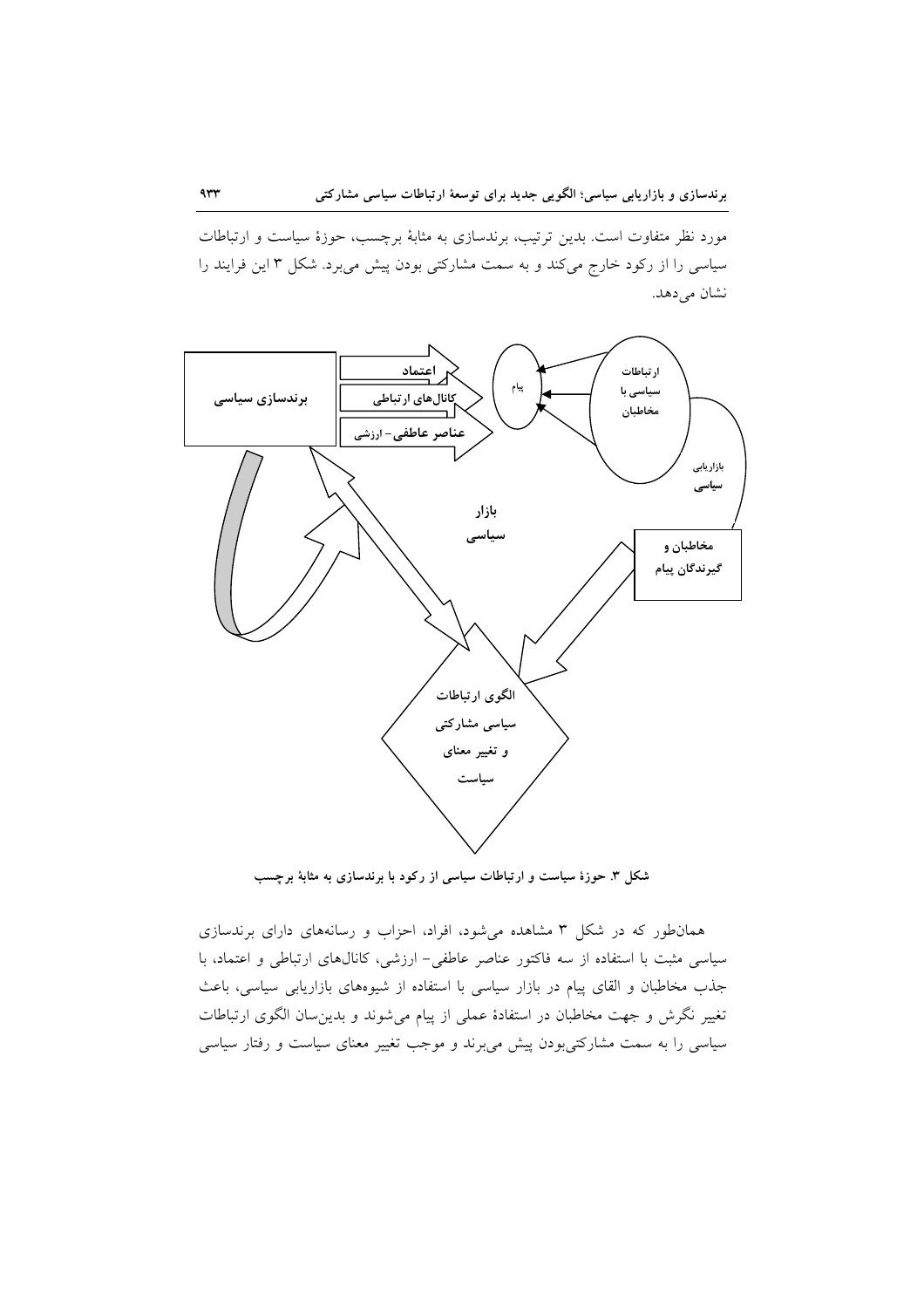شهروندان جامعهٔ مدنی در زمینهٔ استفاده از خدمات سیاسی از جمله نحوهٔ رأیدادن خواهند شد.

#### نتىحە

در این مقاله ضمن توضیح و تبیین دو مفهوم نسبتاً جدید برندسازی و بازاریابی سیاسی در علوم سیاسی که از حوزهٔ بازاریابی وارد این رشته شده است، به توضیح چگونگی تحول ارتباطات سیاسی و معنایابی جدید مشارکت سیاسی از طریق این دو مفهوم در حوزهٔ سیاست پرداختهایم. در ادبیات غرب مطالعات برندسازی و بازاریابی سیاسی با مطالعهٔ موردی بررسی انتخابات و رأىدهى گره خورده است و كاربرد اصلى اين مفاهيم در زمينهٔ ساختار كمپينهاى انتخاباتی معنا میbبابد. تلاش اساسی این مقاله نیز طرح چارچوبی کلی در زمینهٔ برندسازی سیاسی بوده است تا بتواند ضمن ارائهٔ تصویری کلی از مفهوم برندسازی سیاسی و مفاهیم مرتبط با أن از جمله بازاریابی سیاسی، ارتباط أن را با تحول مشارکت سیاسی هر چند به معنای ابتدایی نشان دهد. بهطور کلی، امروزه اکثر متخصصان علم سیاست بر این نکته اذعان دارند که برندسازی سیاسی در سیر خطی دوطرفه، منافع مختلف روانی، سیاسی، فرهنگی و جامعهشناختی را برای مصرفکنندگان عرصهٔ سیاسی و تولیدکنندگان معنای سیاست به ارمغان می آورد و محیط سیاسی کشور را به سمت مشارکت حداکثری پیش می برد. بازاریابی سیاسی با مفهوم برند سیاسی گره خورده است. در کنار کاربرد برندسازی در بازار سیاسی و خرید و فروش خدمات سیاسی، این مفهوم در هر موقعیتی از جمله در زمان جنگ، رکود اقتصادی، فجایع زیست محیطی و... به کمک سیاستمداران، احزاب و رسانههای مختلف می آید و احتمال موفقیت سیاستگذاریها را افزایش میدهد و به جامعه امید تزریق میکند. تزریق امید در جامعه با برندسازی را امروزه بهوضوح میتوان در کشورهایی مشاهده کرد که بعد از تجربهٔ سالها سرکوب، با برگزاری انتخابات آزاد به شخصیت یا حزبی رأی میدهند و از گذشته، برند مثبت و مورد اعتماد مردمی داشتهاند. بهطور کلی، برندسازی سیاسی با تغییر جهت نگرشها و ارزشهای مخاطبان سازوکارهای بازار سیاسی را در زمان انتخابات تغییر میدهد و به نفع مشارکت حداکثری و سود دوطرفه یا یکطرفه، جهت آن را نشانهگذاری میکند. این امر بهخصوص در جوامعی دیده میشود که با رکود مشارکت و ارتباطات سیاسی مواجهاند و باعث نوشدن ساختارها و الگوهای ارتباطی میشود و ارتباطات سیاسی مشارکتی بین جامعهٔ مدنی و حکومت را افزایش میدهد. بر همین اساس پژوهشهای کمّی و کیفی در مورد مفهوم برندسازی سیاسی و بازار و بازاریابی سیاسی و سازوکارهای أن در ایران، جستارهای جدیدی را به روی پژوهشگران حوزهٔ علوم سیاسی و اجتماعی باز میکند. در حال حاضر این حوزه در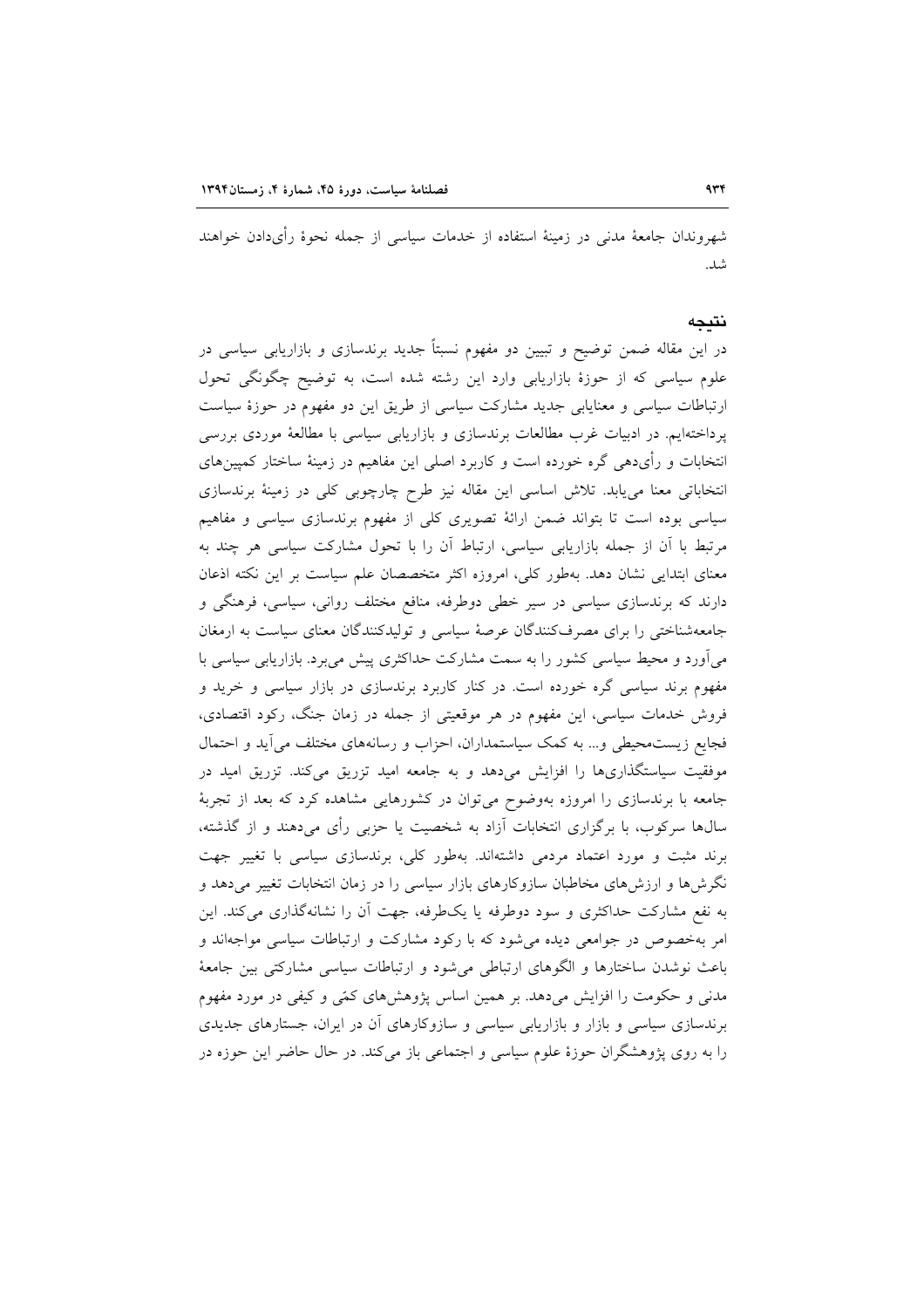ایران با کمبود منابع و پژوهشهای ناب در باب ایران مواجه است. امید است در آینده با گسترش پژوهش های سیاسی در زمینهٔ برندسازی و بازاریابی سیاسی این مفهوم و سازوکارهای آن در مورد ساختار سیاسی و انتخاباتی ایران بیش از پیش گسترش پابد.

# منابع و مآخذ

#### الف) فارسى

١. تاميسون، جان، (١٣٨٠) رسانهها و مدرنيته، ترجمه مسعود اوحدي، تهران: انتشارات سروش.

- ۲. خاشعی، وحید و مراد امام زاده، جعفر(۱۳۸۹) ارتباطات سیاسی؛ درآمدی نظری بر مبادی ارتباطاتی قدرت نرم، رسانه، تابستان، شمارة ٨٢ صص ۴۴-٢١.
- ۳. خیری، بهرام و عباسعلی زاده، منصوره(۱۳۸۷) بازاریابی سیاسی؛ پیش به سوی سازمانهای سیاسی بازارمحور، مدیریت فرهنگ سازمانی، سال ششم، شمارهٔ هجدهم، پاییز و زمستان، صص ۱۷۸–۱۳۷.
- ٤. خیری، بهرام، قلبی پور سنگلجی، پویا (١٣٩١)بازاریابی سیاسی، مفهوم ، اهداف، ابزارها، راهبرد، سال پنجم، شمارهٔ هشتم، ياييز، صص ١٢٠-٩٩.

٥. رزاقي، افشين(١٣٨٥) نظريه هاي ارتباطات اجتماعي، تهران: نشر آسيم.

٦. علوي، يرويز (١٣٨٦) ارتباطات سياسي، تهران: نشرعلوم نوين.

# ب) خارجي

- 7. Aaker, Jennifer L. 1997. "Dimensions of brand personality." Journal of Marketing Research 34, pp:347-356.
- 8. Adolphsen, Manuel(2009)Branding in Election Campaigns, Just a Buzzword or a New quality of political Communication? MSc Dissertation at the LSE, Department of Media and Communications.
- 9. Ahmed. Mirza Ashfaq. Lodhi. Suleman and Mirza Naveed Shahzd(2011) political Brand: trusting a candidate in the age of mistrust, Journal of Business and Retail Management Research (JBRMR) Vol.5, Issue, 2, April. pp:131-141.
- 10. Arvidsson, Adam(2005) Brands, A critical Perspective, Journal of Consumer Culture, Vol  $5(2)$ pp: 235-258.
- 11. Barberio ,Richard & Lowe, Brian(2006).Branding: Presidential politics and crafted political communications. Paper presented at the annual meeting of the American Political Science Association, Philadelphia, August 31. Accessed June 7, 2008 at http://www.allacademic.com/ meta/ p151871\_index.html
- 12. Bennett, Lance (2012)The Personalization of Politics: Political Identity, Social Media, and Changing Patterns of Participation, The ANNALS of the American Academy of Political and Social Science November 2012 vol. 644 no. 1, pp:20-39.
- 13. Blackett, Tom (2003). What is a brand? In R. Clifton & J. Simmons (Eds.), Brands and Branding (13-25). London: The Economist.
- 14. Calfano, Brian.R (2010) The Power of Brand: Beyond Interest Group Influence in U.S. state Abortion Politics, State Politics and Policy Quarterly, Vol. 10, No. 3 (Fall 2010): pp.227-247
- 15. Chiu, Belinda H.Y (2007) "Brand USA: Democratic propaganda in the third social space." The Whitehead Journal of Diplomacy and International Relations Summer/Fall: pp.131-143.
- 16. Guzman, Francisco and Vicenta Sierra (2009) "A political candidate's brand image scale: Are political candidate's brands?" Journal of Brand Management 17(3): 207-217